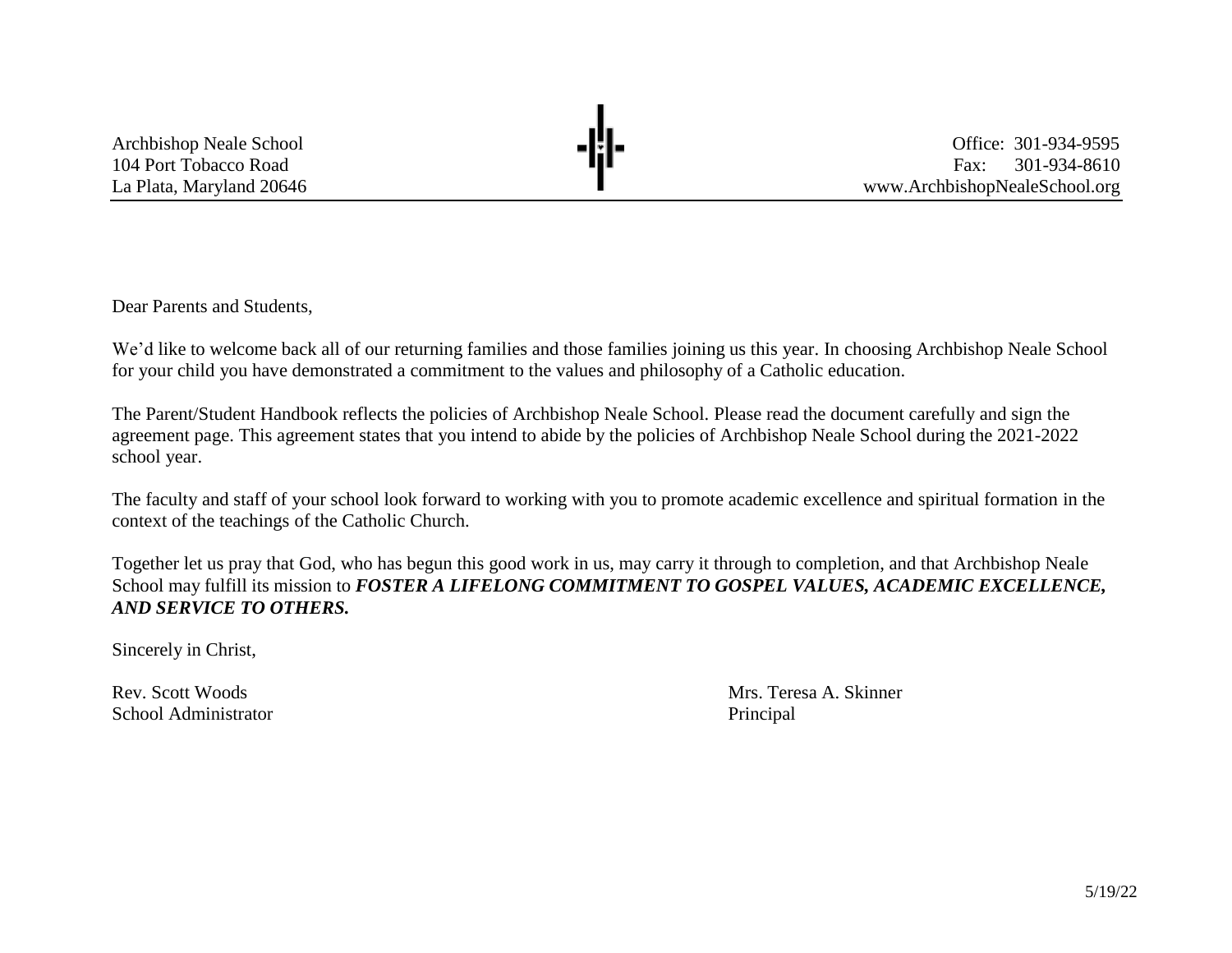# **TABLE OF CONTENTS**

| PARISHES IN THE CONSOLIDATION 3      |
|--------------------------------------|
| ABSENCE DURING THE SCHOOL DAY  4     |
|                                      |
|                                      |
|                                      |
| ARCHDIOCESAN SCHOOL ATTENDANCE 4     |
| ARCHDIOCESAN SCHOOL COUNSELING       |
|                                      |
| ATHLETIC PROGRAM/ELIGIBILITY 5       |
| BULLYING/CYBERBULLYING               |
|                                      |
|                                      |
|                                      |
|                                      |
|                                      |
|                                      |
| COMMUNICATION - HOME/SCHOOL 7        |
|                                      |
|                                      |
|                                      |
|                                      |
|                                      |
|                                      |
|                                      |
|                                      |
|                                      |
|                                      |
| GIFT CERTIFICATE PROGRAM 11          |
|                                      |
|                                      |
|                                      |
|                                      |
| HOME AND SCHOOL ASSOCIATION (HSA) 11 |
| INSTRUCTIONAL ORGANIZATION  11       |
|                                      |
|                                      |
|                                      |

| MEDICATION ADMINISTRATION 12           |  |
|----------------------------------------|--|
| NATIONAL JUNIOR HONOR SOCIETY 12       |  |
| <b>NOTICE OF</b>                       |  |
| NON-DISCRIMINATORY POLICY13            |  |
| OUT-OF-UNIFORM GUIDELINES 13           |  |
| PARENT PARTICIPATION PROGRAM (PPP)  13 |  |
|                                        |  |
| PARENT/GUARDIAN COOPERATION 14         |  |
|                                        |  |
|                                        |  |
|                                        |  |
| PROMOTION AND RETENTION  14            |  |
| REGISTRATION PROCEDURES  15            |  |
|                                        |  |
|                                        |  |
|                                        |  |
|                                        |  |
|                                        |  |
|                                        |  |
|                                        |  |
|                                        |  |
| TECHNOLOGY & INTERNET USAGE  16        |  |
|                                        |  |
|                                        |  |
|                                        |  |
|                                        |  |
|                                        |  |
|                                        |  |
|                                        |  |
|                                        |  |
|                                        |  |
|                                        |  |
|                                        |  |
|                                        |  |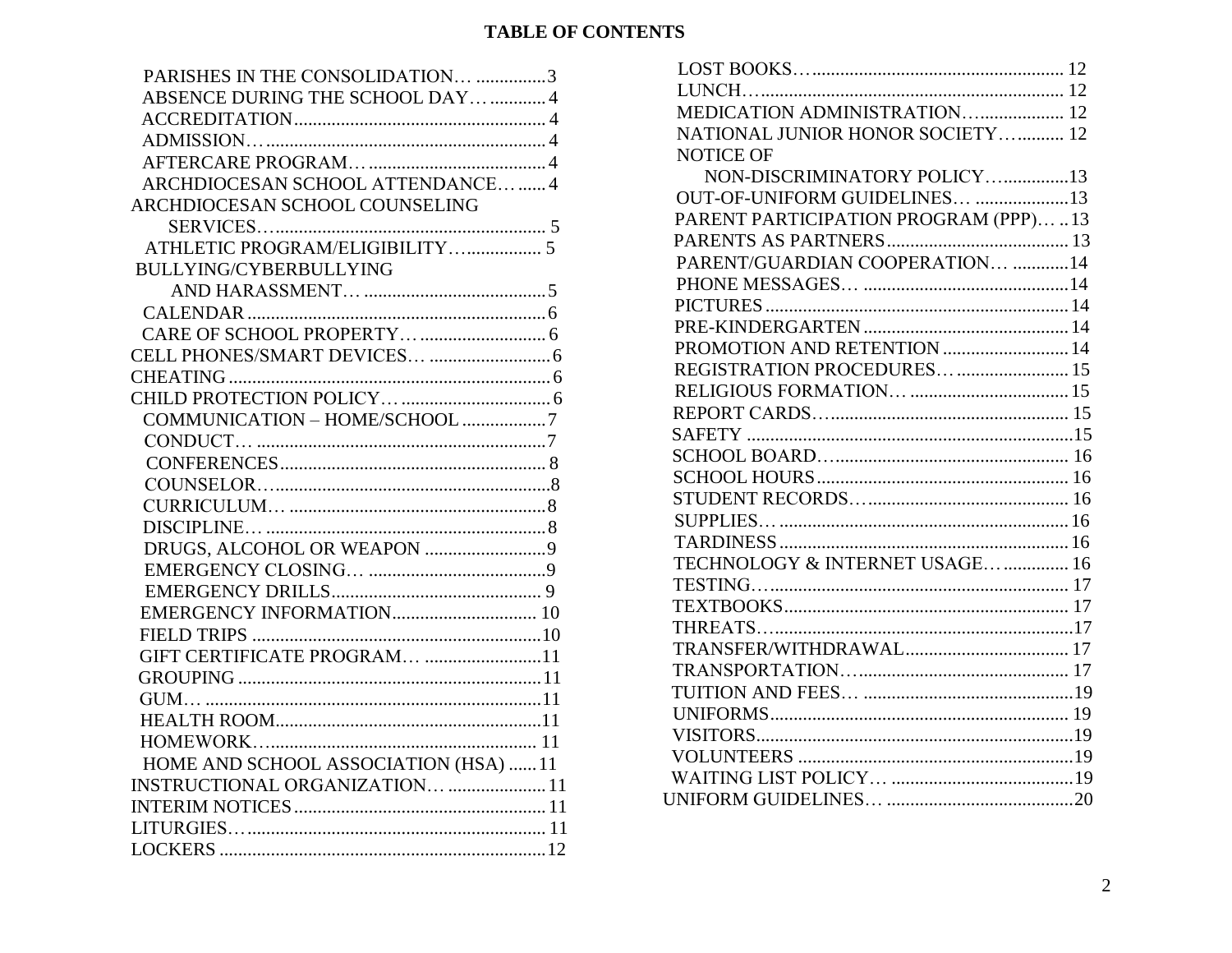#### **PARISHES IN THE CONSOLIDATION**

<span id="page-2-0"></span>Holy Ghost, Issue, MD Phone: 301-259-2515 <https://holyghostissue.org/> 15848 Rock Point Road Newburg, Maryland 20664

Sacred Heart, La Plata Phone: 301-934-2261/301-870-3895 <http://www.sacredheartlaplata.org/> 201 St. Mary's Avenue P.O. Box 1390 La Plata, Maryland 20646

St. Catherine of Alexandria, McConchie Phone: 301-934-9630 <https://stcatherinemd.org/> 7865 Port Tobacco Road 7640 Port Tobacco Road (mailing) Port Tobacco, Maryland 20677

St. Ignatius, Chapel Point Phone: 301-934-8245/301-753-4334 [http://www.chapelpoint.org](http://www.chapelpoint.org/) 8855 Chapel Point Road Port Tobacco , Maryland 20677

St. Ignatius Loyola, Hilltop Phone: 301-934-9630 <https://stignatiusmd.org/> 6455 Port Tobacco Road Port Tobacco, Maryland 20677

St. Joseph, Pomfret Phone: 301-934-8943/301-870-3041 <http://stjoepomfret.weconnect.com/> 4590 St. Joseph Way Pomfret, Maryland 20675

St. Mary, Newport Phone: 301-934-8825 <http://www.stmarychurchnewport.org/> 11555 St. Mary's Church Road Charlotte Hall, Maryland 20622-9616

St. Mary, Star of the Sea, Indian Head Phone: 301-753-9177/301-743-5770 <https://www.staroftheseaindianhead.org/> 30 Mattingly Avenue Indian Head, Maryland 20640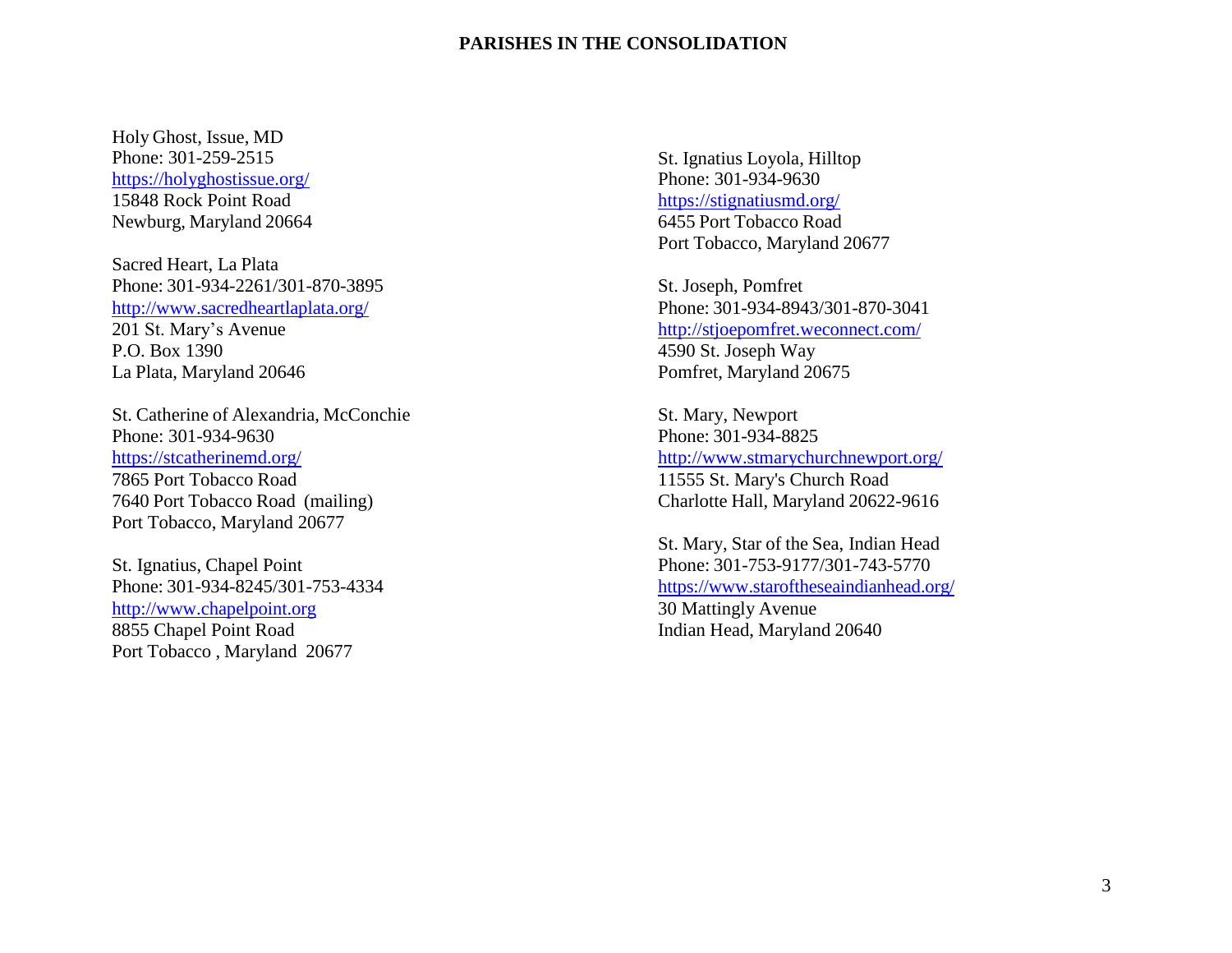### <span id="page-3-0"></span>**ABSENCE DURING THE SCHOOL DAY**

Early dismissal is discouraged except in emergency situations. No student is dismissed early from classes without a written note from a parent stating date, time and reason. This note is to be given to the homeroom teacher, who will forward it to the Office. Parents or designated persons must report to the Office to sign the student out before leaving. Students will be called to the Office for departure upon the arrival of the parent or designated person. If the student returns to school during the same school day, he/she must be signed back into school by a parent or designated person.

### <span id="page-3-1"></span>**ACCREDITATION**

Archbishop Neale School has received Accreditation from AdvancedEd. Archbishop Neale School has met the requirements established by the AdvancedEd Accreditation Commission and Board of Trustees and is thereby accredited by the Southern Association of Colleges & Schools Council on School Improvement.

### <span id="page-3-2"></span>**ADMISSION**

Families wishing to send their children to Archbishop Neale must apply through TADS. Children must be the following ages by September 1: PreK  $3 - 3$  years old PreK  $4 - 4$  years old Kindergarten  $-5$  years old  $1<sup>st</sup>$  Grade – 6 years old

### <span id="page-3-3"></span>**AFTERCARE PROGRAM**

The Aftercare Program at Archbishop Neale School is licensed by the Maryland Child Care Administration and is open to all students in Grades PreK-8. The program provides extended

care at an additional charge for students. They must be registered to attend the program. The objective of the program is to provide children with age-appropriate opportunities to satisfy their needs for social, emotional, physical and intellectual development in a safe, supervised and friendly environment.

### <span id="page-3-4"></span>**ARCHDIOCESAN SCHOOL ATTENDANCE**

The following are valid reasons for excused absences from school (if properly documented by the student's parent or guardian upon the student's return to school):

- 1. Illness of the student (after three days of illness, student must provide medical documentation that indicates that the student is able to return to school);
- 2. Death in the student's immediate family;
- 3. Necessity for a student to attend a judicial proceeding;
- 4. Lawful suspension or exclusion from school by chief administrative officer;
- 5. Temporary closing of facilities or suspension of classes due to severe weather, official activities, holidays, malfunctioning equipment, unsafe or unsanitary conditions, or other conditions requiring closing or suspension of classes; and
- 6. Other absence(s) approved in advance by the principal upon the written request of a parent or guardian. Sufficient notice should be given to the school in order to provide expected student work to be completed while absent. Failure to provide sufficient time may result in an unexcused absence.

Any absence that does not fall into one of the above categories, or is not properly documented by the student's parent or guardian, is an unexcused absence. Excessive unexcused absences will be reported to local authorities.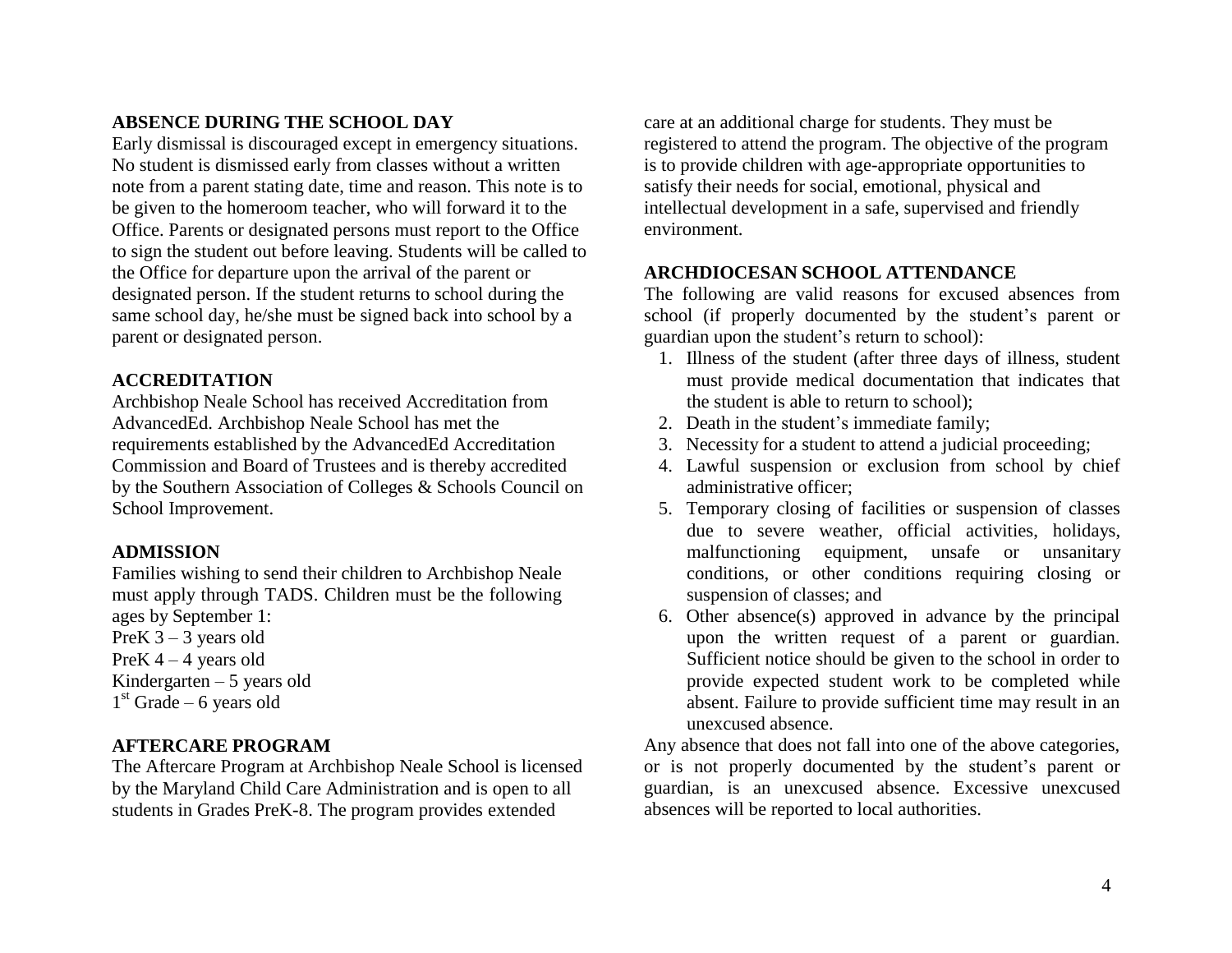**Parents are requested to call and report all absences to the school office before 8:00 a.m.** A note explaining the reason for the absence is required when the student returns to class. **Students should be fever-free for 24 hours before returning to school.**

The Archbishop Neale School calendar provides for extended weekends throughout the school year. Parents are encouraged to schedule trips or family outings during these times so as to eliminate the need to interrupt a child's learning process.

### **ARCHDIOCESAN SCHOOL COUNSELING SERVICES**

In the event of an emergency or crisis, the Archdiocese of Washington may send a team of school counseling professionals to Archbishop Neale School. One-time, initial counseling services may be rendered to students by school or archdiocesan counseling staff in the event of a crisis or emergency.

### <span id="page-4-0"></span>**ATHLETIC PROGRAM & ELIGIBILITY**

Students in appropriate grades of Archbishop Neale School may try out for extracurricular sports throughout the school year. These sports include volleyball, basketball, cheerleading, soccer, track, softball, archery, lacrosse and field hockey. The goal at Archbishop Neale School is to introduce fundamentals of each of these sports and at the same time keep an academic level of excellence. By Maryland State standard, in order to try out for any sport, all athletes are required to have a current sports physical on file in the school. To be considered current, the student must have a sports physical dated after June 1.

Students in appropriate grades who are eligible are encouraged to participate in extracurricular sports. However, since our

philosophy encompasses the education of the whole child, we do not diminish the importance of academics. Therefore, students are ineligible to try out or participate in sports if:

- A student receives 2 deficiencies indicating a "D" or 1 deficiency indicating an "F" during a marking period. In this case, the student is ineligible until report cards are issued.
- The same criteria applies to report card grades with the additional requirement of "S" or better in all specials classes.
- A student receives more than one (1) detention in a marking period or receives one suspension in a marking period.

#### **BULLYING/CYBERBULLYING AND HARASSMENT**

**Threats**: In the event of any actual or perceived threat of violence or other inappropriate/illegal behavior, Archbishop Neale School reserves its right to take any and all actions it deems necessary for the health and safety of its school community, including the individual(s) making the threat. These actions may include contacting law enforcement offices, mental health professionals and/or any other outside experts as the school official(s) deems necessary.

**Prevention Programming**: As a Catholic School, Archbishop Neale School believes and teaches that each of us is called to love our neighbor and to treat them with respect. Archbishop Neale School is committed to providing a physically safe and emotionally secure learning environment that is free from bullying, harassment, and intimidation in any form, including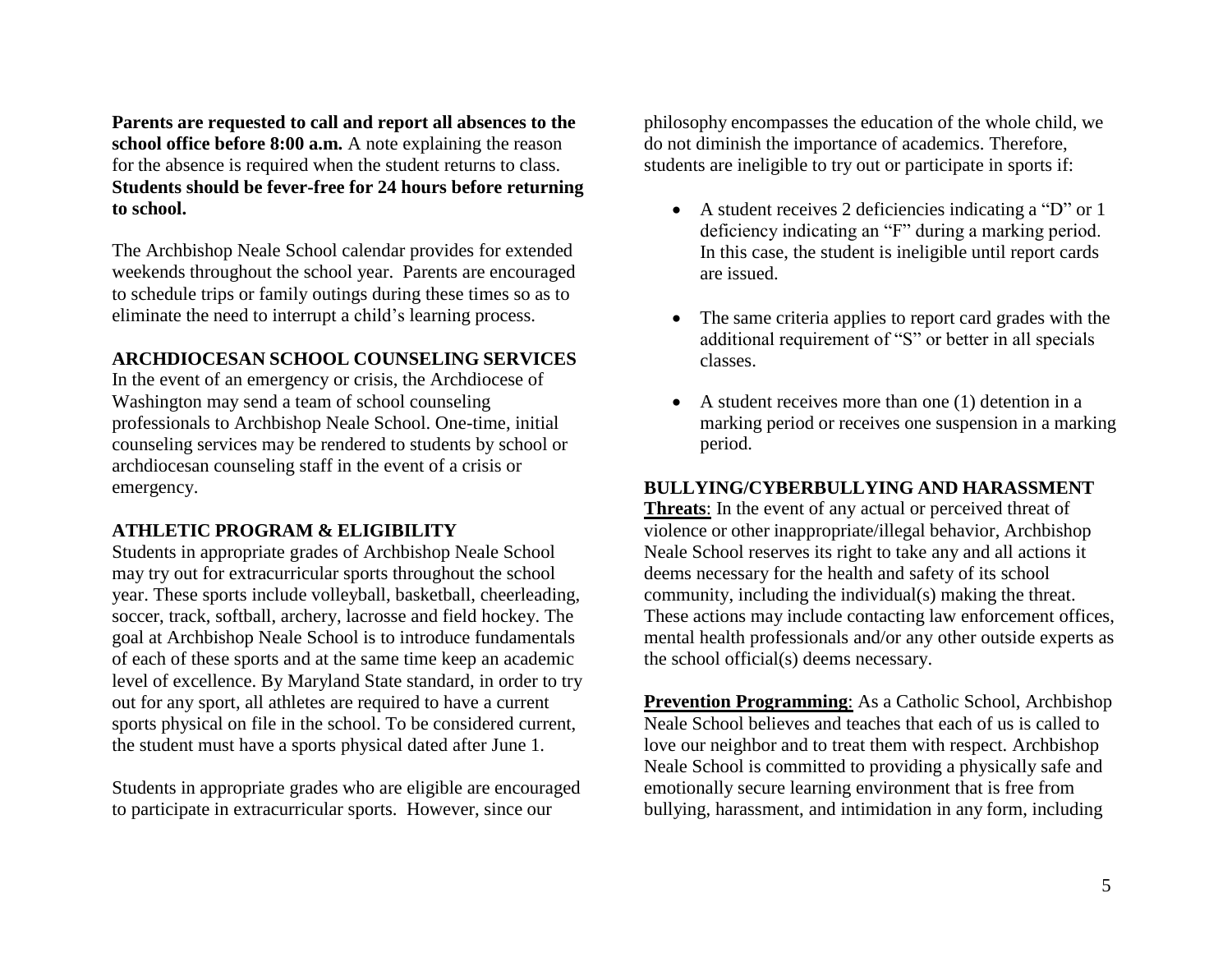cyberbullying. Bullying, harassment, and intimidation of any member of the school community is prohibited. All reports of bullying, harassment, and intimidation will be treated seriously. The principal's review and investigation of a credible allegation will be done in a prompt, confidential, and thorough manner. The reprisal or retaliation against anyone who reports acts of bullying, harassment, and intimidation is strictly prohibited. All reports of reprisal or retaliation will be treated seriously. The principal's review and investigation of a credible allegation will be done in a prompt, confidential, and thorough manner.

Bullying, harassment, and intimidation mean any intentional written, verbal, or physical act, including electronic communication (telephone, cellular phone, computer, pager, iPod, etc.), that:

- 1. Physically harms an individual; damages an individual's property; substantially interferes with an individual's education or learning environment; or places an individual in reasonable fear of harm to the individual's person or property; and
- 2. Occurs on school property; at a school activity or event; on a school transportation vehicle or bus, or substantially disrupts the orderly operation of a school.

### <span id="page-5-0"></span>**CALENDAR**

<span id="page-5-1"></span>The school calendar is published at the beginning of each school year. For the most part, Archbishop Neale School follows the Charles County Public Schools calendar. A few exceptions are necessary to coincide with Archdiocesan activities.

# **CARE OF SCHOOL PROPERTY**

School furniture, equipment and property are to be cared for responsibly. Any damage, defacement or destruction will be penalized by detention or suspension. Parents/ Guardians will be expected to assume the cost of necessary repairs or replacement.

# <span id="page-5-2"></span>**CELL PHONES/SMART DEVICES**

If a student needs a cell phone after school due to walking home from the bus stop, entering a house where no one is home, or attending sport practices or games, the Office is required to have written parental permission in order for students to have a cell phone on school property. Cell phones are to remain off and in the student's backpack during school hours. Students should at no time be involved in texting during the course of the school day. At no time during the day should a cell phone be in a student's possession. Cell phone use is prohibited during the aftercare program and on the school bus. Students in possession of a cell phone at school face detention and confiscation of their cell phone which will be returned to the parent/guardian from the main office ONLY. Students are prohibited from wearing smart watches (Apple Watch, Fitbit, etc.). They will be confiscated and must be picked up by a parent/guardian from the main office.

### <span id="page-5-3"></span>**CHEATING**

Cheating of any type will not be tolerated. Students who choose to cheat face a "0" on that assignment or test and detention.

# <span id="page-5-4"></span>**CHILD PROTECTION POLICY**

The Archdiocese of Washington has completed its revision of the Child Protection Policy, which was effective on June 1,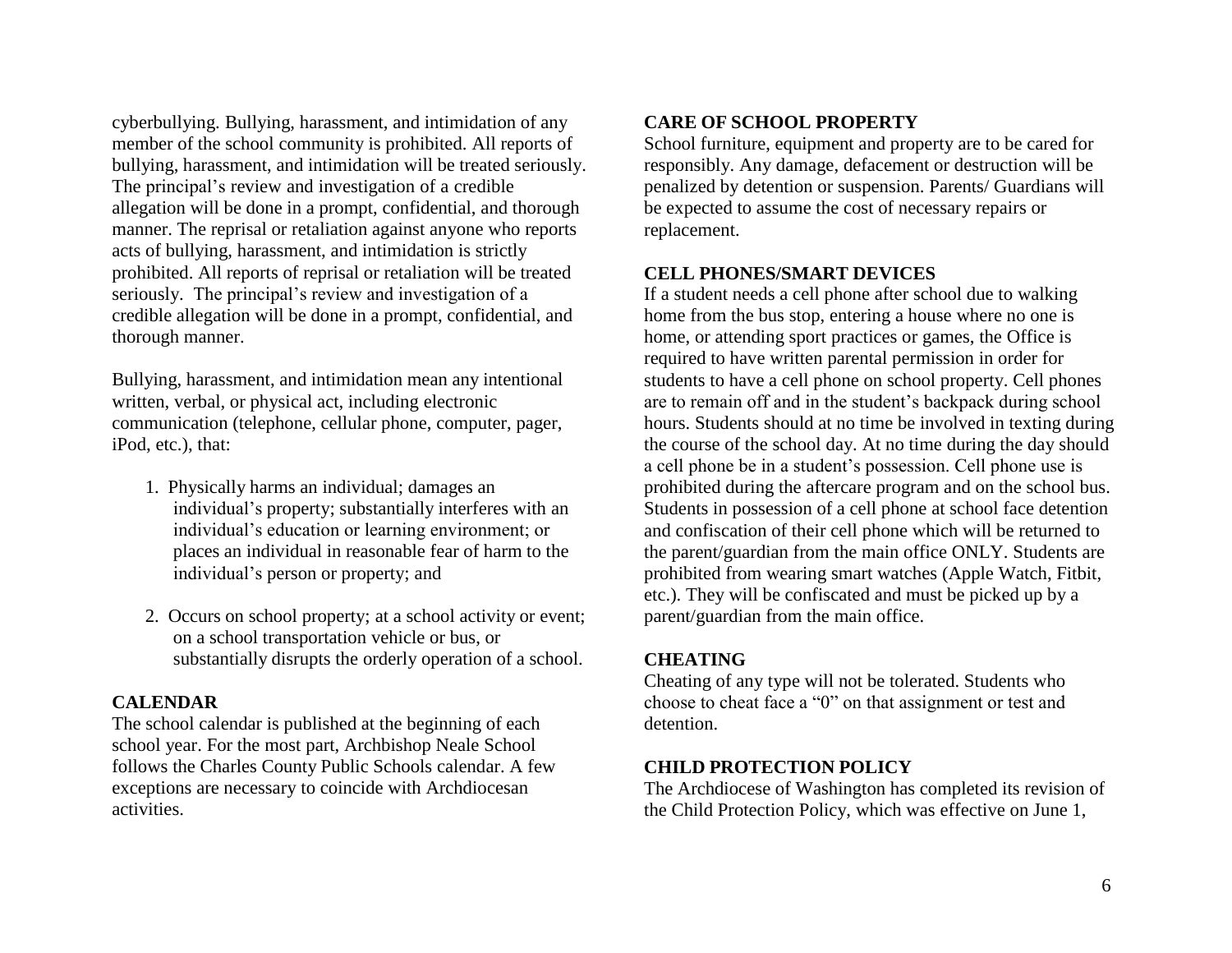2003. In accordance with this policy, all volunteers who have contact with children must complete the Child Protection Policy Compliance Checklist for Volunteers.

#### **Register for an account on VIRTUS at [www.virtus.org.](http://www.virtus.org/)**

Attend a Protecting God's Children for Adults Workshop no later than 60 days following the assumption of duties. If access to the Internet is not available, please see the Child Protection Compliance Coordinator at the school for further assistance with the registration process. When you set up your account on VIRTUS, the system will allow you to register for the required workshop. Choose a date and location from the drop-down menu that fits your schedule. The Code of Conduct and Contact with Minors must also be completed at the time of registration.

#### **Complete Volunteer Application Form.**

Return the completed application to the Child Protection Compliance Coordinator at the school. It will be kept on file at the school.

### **Fingerprinting**

All volunteers must obtain a copy of the fingerprint authorization form from the office. Fingerprints may be obtained through the Charles County Sheriff's Office or any ADW authorized fingerprinting agency.

#### **Read the Child Protection Policy Booklet**

The Acknowledgement Form in the back of the booklet must be signed and returned no later than 30 days following the assumption of duties to the Child Protection Compliance Coordinator at the school. A copy will be retained at the

school and the original will be sent to the Office of Child and Youth Protection at the Archdiocese of Washington.

The mandatory education programs on child protection are held at various locations in the Archdiocese throughout the year. You are required to attend one three-hour session. They are generally held in the evening or on weekends. The session locations and times are posted on the Archdiocese of Washington website **[www.adw.org.](http://www.adw.org/)**

#### **COMMUNICATION BETWEEN HOME AND SCHOOL**

A school newsletter is published at the beginning of each month. This and other information are sent home via the students. Please see that this information is given to you. We urge you to pay special attention to notices, requests, deadlines, etc. Upon request monthly bulletins and quarterly report cards will be mailed to non-custodial parents. Parents are also notified via email (Parent Alert) of calendar updates/changes through the Rediker Notification System.

### <span id="page-6-0"></span>**CONDUCT**

The stated philosophy of Archbishop Neale School emphasizes respect for the human dignity and uniqueness of every individual. In accordance with this philosophy, each student will be considerate of the rights of others in all interactions. All students are expected to cooperate with the spirit and policies of the school which are designed to foster mature development, self-discipline, and personal responsibility. This requires courtesy in all personal relationships, promptness in fulfilling obligations, concern for the environment, and many other factors which the students' sense of appropriateness will indicate to them. The Principal or Vice Principal reserves the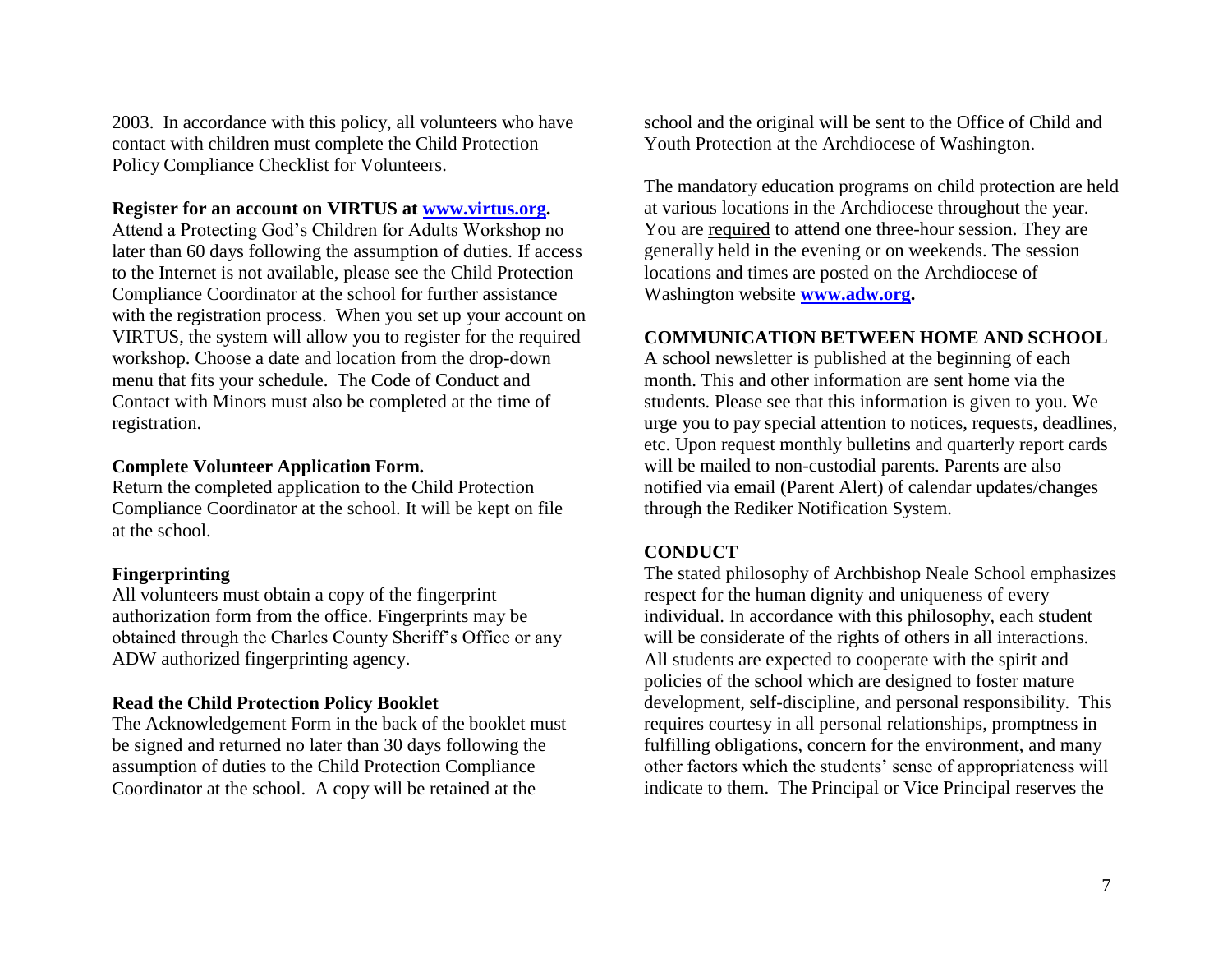right to determine the appropriateness of an action if any doubt arises.

Items such as, but not limited to, questionable books and pictures, knives, guns, matches, cigarettes, electronic devices, or anything that will detract from the learning environment are not allowed at school at any time.

The school Administration, in accordance with state laws, will determine the appropriate disciplinary measures to be taken concerning the presence of these items in the school. Items taken away from students will be returned to the parent/ guardian ONLY from the main office. In the case of students who ride the bus, this may require a special trip to the school.

### <span id="page-7-0"></span>**CONFERENCES**

Parent-Teacher conferences are scheduled after the first report card. When necessary, a conference may be requested at other times by either the parent or the teacher. The Principal is also available for conferences when the need arises.

### **COUNSELOR/STUDENT SUPPORT ADVISOR**

A certified counselor/student support advisor serves the needs of students and parents through class and individual consultation.

### <span id="page-7-1"></span>**CURRICULUM**

The educational program at Archbishop Neale School provides for the individual growth of the student in all phases of development. Basic instruction is offered in the areas of academic and religious knowledge, with special emphasis on Christian values, peace and justice issues, and the uniqueness of each person. Our strong academic program is designed to

provide for various student needs and abilities. Advanced courses are offered in Math and Foreign Language to students who qualify. The STEM, STEAM, and CODE Programs are an extension of our math and science curriculum as they support areas of science, technology, engineering and math. Students who are experiencing difficulty receive help in a small group setting. The curriculum is standards-based under the guidelines of the Archdiocese of Washington.

### <span id="page-7-2"></span>**DISCIPLINE**

Discipline procedures at Archbishop Neale School receive strong emphasis. The main areas of focus include Christian Attitude, Behavior, Safety, Respect, and Responsibility. Of specific concern is abusive or offensive verbal or written language and violence of any kind. Together with parental support and cooperation we strive to foster a positive approach. Our policy for suspension and expulsion is in accordance with Archdiocesan policy. The administration of Archbishop Neale School reserves the right to discipline its students for offcampus behavior that is not in line with behavior expectations of its students during the course of the school day. This offcampus behavior includes, but is not limited to cyber-bullying.

#### **Detention**

Detention may be issued for a breach of classroom and/or school rules. Parents are provided with written notification of the detention. The day, date, and time of the detention are at the discretion of the Principal. *Detention takes precedence over appointments, practices, lessons, tutoring, ballgames, etc. Detentions are to be served the date assigned.*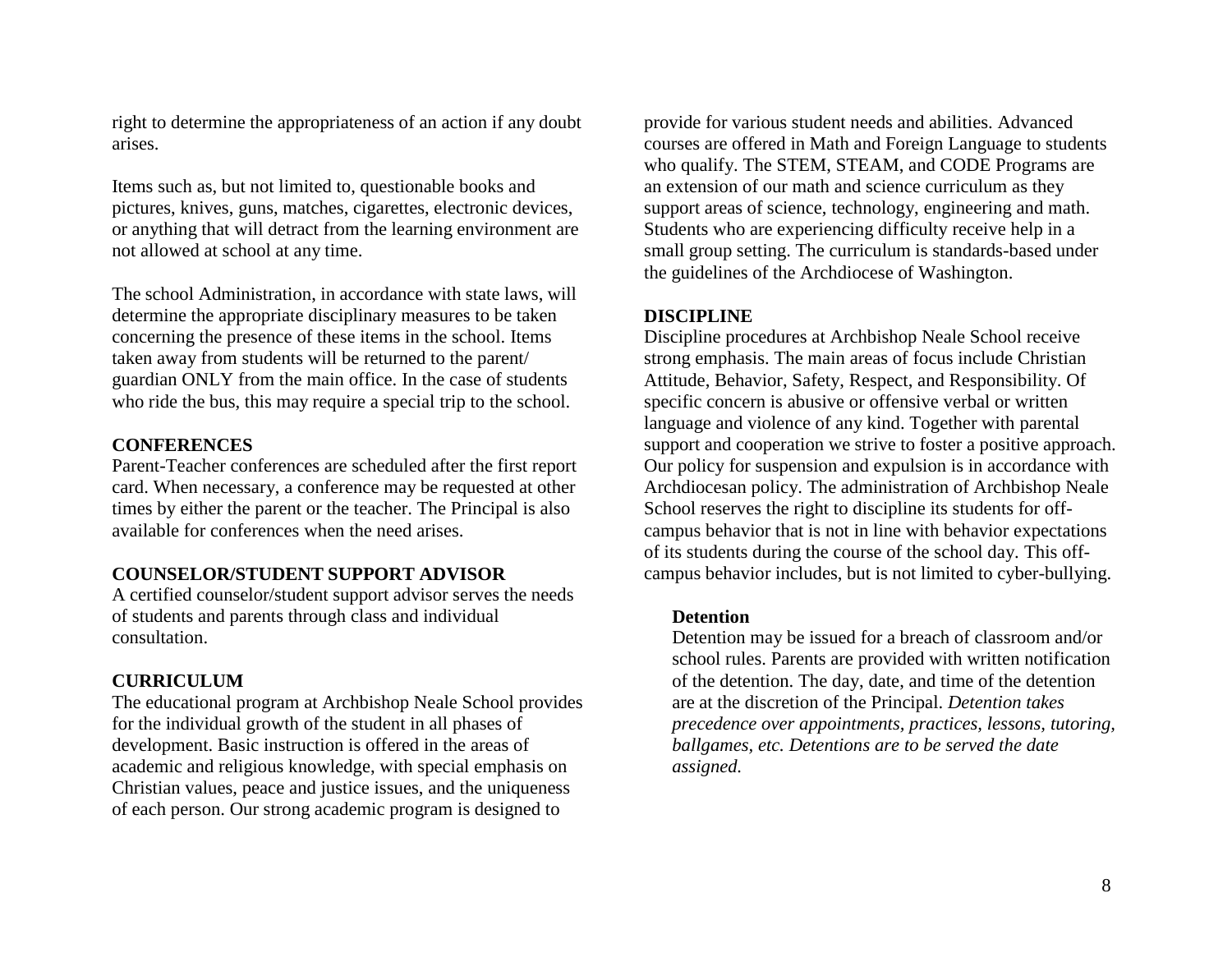#### **Suspension**

Students who are given an in-school suspension will be required to report to the Principal or Vice Principal upon arrival to receive assignments and instructions about where the suspension will be served. Students must complete all classwork and tests assigned to the class. Students who receive an out-of-school suspension will not be allowed on campus during the time of their suspension. Students must complete all class work and tests from the days of suspension.

Students whose behavior on the school bus violates the rules of conduct established by Charles County Public Schools Transportation division may be suspended from riding the bus. Written notification will be provided to the parents who will need to arrange alternate transportation. Students suspended from the bus are expected to attend school unless parents are otherwise notified by the Principal.

### **Expulsion**

Expulsion is an extremely serious matter. Students who pose a threat to themselves or to others may be expelled from Archbishop Neale School. Students who have been expelled will not be allowed to return to the school grounds without prior permission from the Principal.

# <span id="page-8-0"></span>**DRUGS, ALCOHOL OR WEAPON**

<span id="page-8-1"></span>Students who possess drugs, alcohol and/or a weapon at school or at any school function face suspension and/or expulsion.

### **EMERGENCY CLOSING**

When it becomes necessary for school to be dismissed early or begin late due to inclement weather, Archbishop Neale School will follow the policy for Charles County Public Schools. Please refer to the radio and TV stations for such an announcement. When possible, Archbishop Neale School will issue a message via Rediker to inform parents of schedule changes. Parents may also register to receive notifications through the Charles County Citizens Notification Service (CNS). There is a link at [www.ccboe.com.](http://www.ccboe.com/) Do not call the school for this information.

### **Aftercare**

If your child(ren) attends Aftercare, the following procedure will be followed: In the event that inclement weather is expected during the late afternoon to evening hours, Aftercare will close at 4:00 PM to keep all students and staff safe. Parents will be notified of this closure via a parent alert

### <span id="page-8-2"></span>**EMERGENCY DRILLS**

State Law requires that fire drills be held monthly. During the fire drills, students should follow these regulations:

- 1. Rise in silence when the alarm sounds; Maintain silence until the drill is complete
- 2. Close windows and doors;
- 3. Walk to the assigned place briskly, in single file at all times, and in silence;
- 4. Stand in a column of two's;
- 5. Respond "Here" or "Present" to the teacher taking attendance;
- 6. Return to building when signal is given.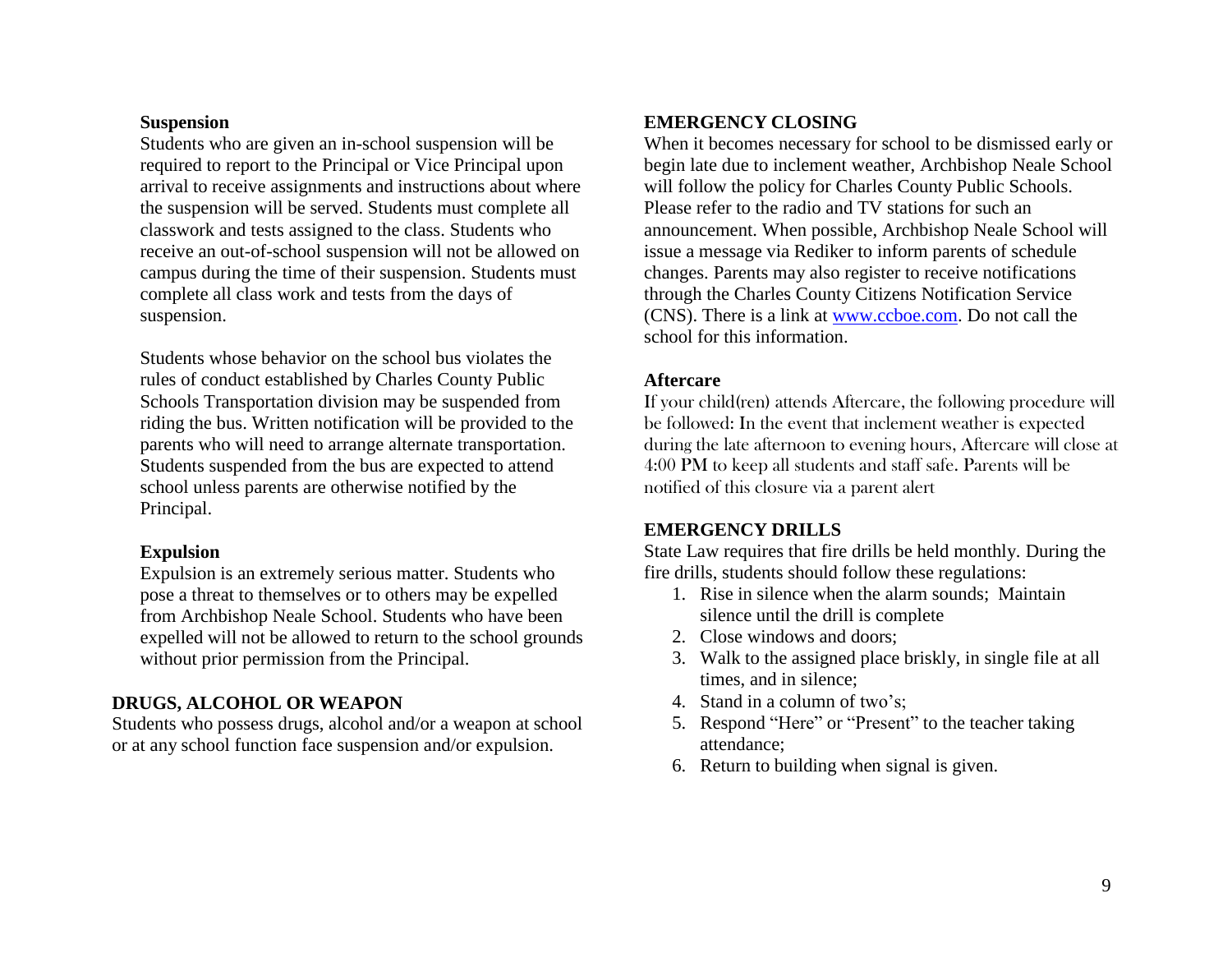Tornado drills are held periodically. The procedures are:

- 1. Rise in silence when the alarm sounds; Maintain silence until the drill is complete;
- 2. Walk briskly to the assigned place in single file;
- 3. Kneel, face wall, and put hands over head;
- 4. Respond "Here" or "Present" to the teacher taking attendance;
- 5. Return to classroom when signal is given.

# <span id="page-9-0"></span>**EMERGENCY INFORMATION**

Each student must have an emergency form on file. This provides the Administration with information concerning persons to be contacted in case of emergencies. This form also provides current/past health information for the student, need for medications, and any pertinent family circumstances that may arise. Any medication that is to be dispensed to your child during the school day must have a signed physician's order and parent authorization for each medication. (See Medication Administration).

If parents are going out of town, please provide a note to the school office with the name and phone number of the person who will be responsible for your child(ren) in your absence. Please include the dates of parent absence.

# <span id="page-9-1"></span>**FIELD TRIPS**

Field trips are considered a privilege and an educational experience, not a right. The school reserves the right to exclude from these events a student whose conduct does not reflect acceptable behavior.

 If a field trip is planned for a class, parents are required to sign the **official** permission slip in order for students to participate. **Notes:** Verbal permission cannot be accepted.

- The school will exercise care in planning and following safety procedures for trips.
- Students who are participating in the field trip must ride the bus to and from the field trip with their class. Students not on the bus may not participate in the field trip and will be counted absent for the day.
- Parents may refuse to permit their child's participation in a field trip by stating so on the permission slip. Students who do not attend a field trip will remain at home with the parent and will be marked absent for the day.
- All monies collected for the field trip are non-refundable.
- Cell phones and other electronic devices are not allowed on field trips unless otherwise directed by the teacher and/or administration.
- Parents who chaperone a field trip may not bring preschool or school age siblings on the field trip.
- All volunteer chaperones must be 21 years of age or older.
- Volunteer hours are not earned for chaperoning field trips.

All field chaperones must be in compliance with the Child Protection Policy of the Archdiocese of Washington. Compliance includes:

- VIRTUS account created on [www.virtus.org](http://www.virtus.org/)
- Code of Conduct (completed online)
- Contact With Minors (completed online)
- Volunteer Application
- Policy Booklet Acknowledgement Form
- Protecting God's Children Training Workshop

### **There is no exception. Parents who have not completed all of the above requirements will not be able to chaperone.**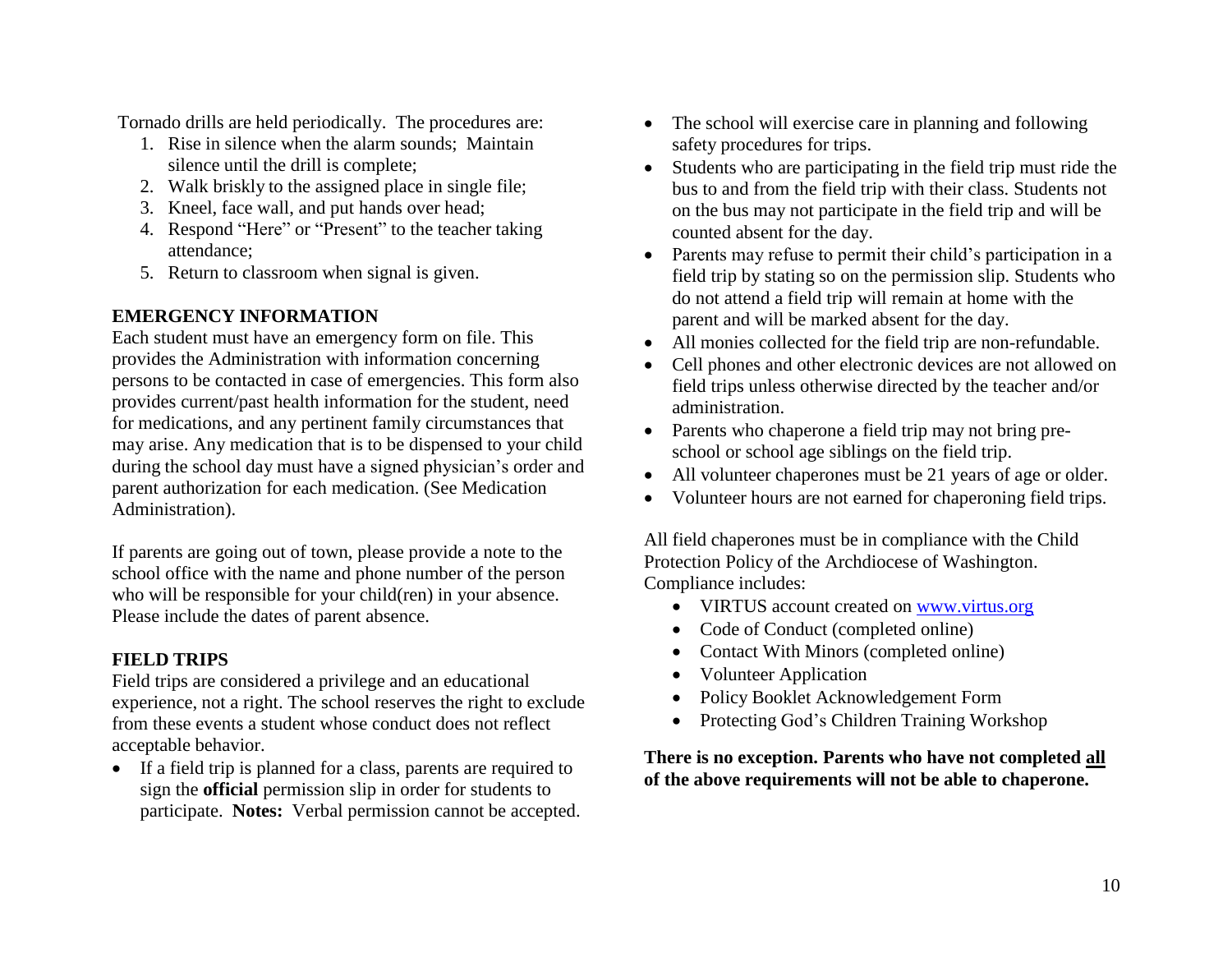# <span id="page-10-0"></span>**GIFT CERTIFICATE PROGRAM**

Parents are expected to participate in the gift certificate program by purchasing \$2,000 in gift cards between May 1 and April 30 each school year. Failure to do so will result in a \$100 fee at the end of the school year. Parents who purchase \$4,000 in certificates will earn half of their PPP requirement. Parents who purchase \$8,000 in certificates will earn their full PPP requirement. These obligations must be met in full; no partial credit will be given.

#### <span id="page-10-1"></span>**GROUPING**

Students are grouped according to ability in some subject areas in order that continuous progress may coincide with skill development.

#### <span id="page-10-2"></span>**GUM**

Students should not chew gum at any time that they are at school or on a school-sponsored field trip or retreat. This includes before school, during school, and after school.

#### <span id="page-10-3"></span>**HEALTH ROOM**

ANS has a health room available to students and two certified Medical Technicians who are supervised by a delegating nurse. Your signature on the Parent/Student Handbook Acknowledgement page confirms that you have read and understand the ANS health room policies.

#### <span id="page-10-4"></span>**HOMEWORK**

Most teachers require homework daily. Specific guidelines are explained at the beginning of each year. A place conducive to study, with minimal distractions, should be chosen and homework should be done at a designated time. Home

assignments may include written work, reading, study or longterm projects.

#### <span id="page-10-5"></span>**HOME AND SCHOOL ASSOCIATION (HSA)**

All parents are considered members of the HSA. The purpose is to serve as a vehicle for parent participation in the Archbishop Neale School community; provide programs designed to meet parental interests and needs; and financially aid Archbishop Neale School through fund raising activities. Meetings are held at designated times during the year, and include relevant topics related to Archbishop Neale School or the thrust of Catholic education in general. Attendance at meetings is encouraged.

#### <span id="page-10-6"></span>**INSTRUCTIONAL ORGANIZATION**

Departments are organized as follows: Primary (Grades PK3-2); Intermediate (Grades 3-5); Junior High (Grades 6-8). Grades 6-8 are departmentalized.

#### <span id="page-10-7"></span>**INTERIM NOTICES**

Interim notices and/or Academic Progress Reports are issued midway through each quarter to students in Grades 4-8 if their academic performance indicates a grade of D or F, or if any student does not appear to be working to potential. Notices may also be given closer to the end of the marking period if the overall grade has dropped since the time deficiency notices were originally sent. Parents are urged to contact teachers in writing, by email, or by phoning the school at any time during the marking period if there are any concerns.

#### <span id="page-10-8"></span>**LITURGIES**

Liturgies, which are scheduled throughout the year, are held at Sacred Heart Church in LaPlata. All students will be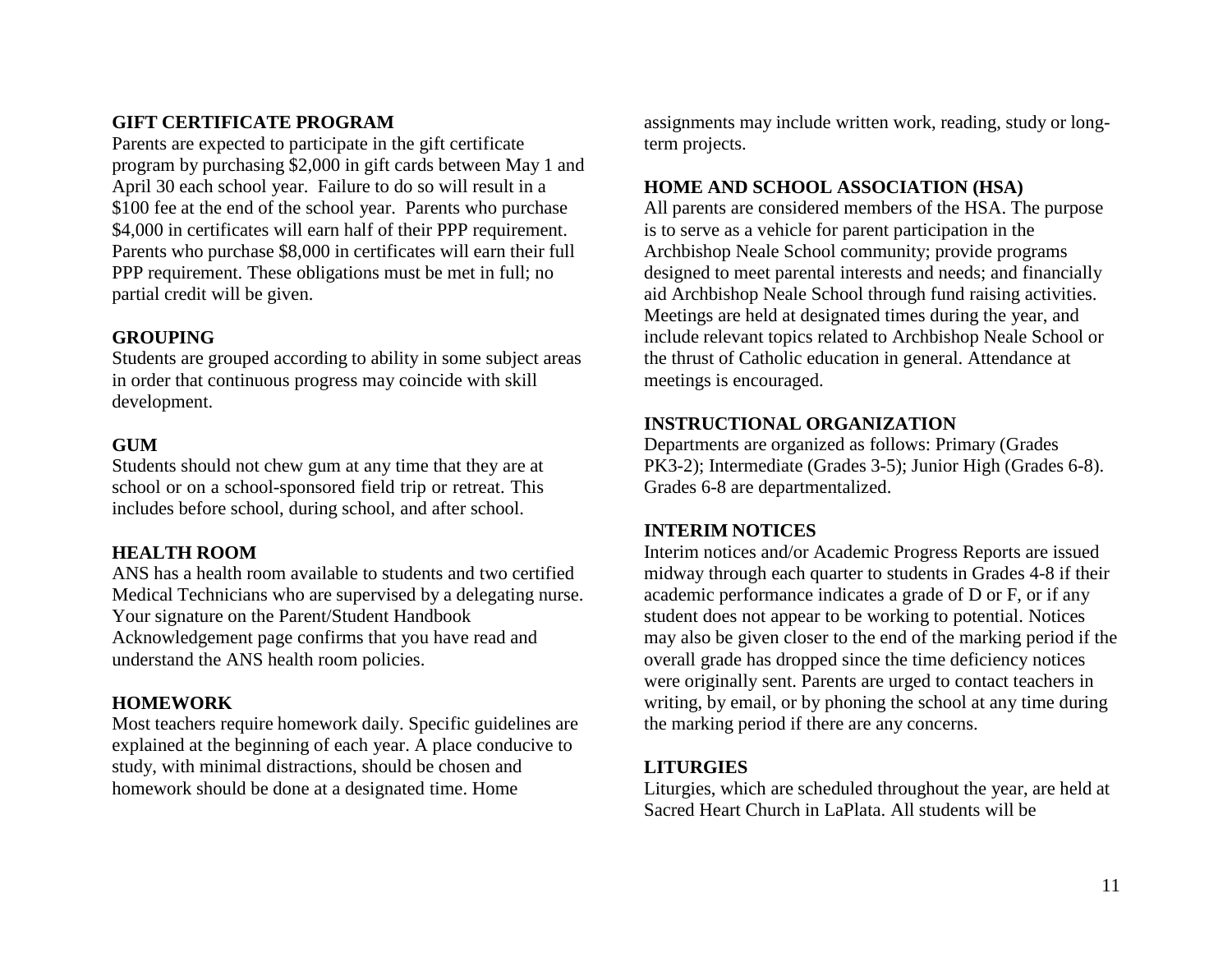transported by bus to and from mass. The school will be closed from 9:45 AM until 11:15AM so that all faculty and staff may attend mass. By signing the Handbook Acknowledgement Page, you give permission for Archbishop Neale to transport your child to and from mass. No student should be dropped off during that time. Class liturgies are celebrated in the school chapel. Students are involved in preparation and participation in order to appreciate more fully the central form of worship in the Catholic Church.

### <span id="page-11-0"></span>**LOCKERS**

Each student in grades 1-8 is assigned a locker in which to store clothing, lunchboxes, backpacks, and textbooks. In order to maintain a quiet atmosphere for class, students are allowed to go to their lockers only at specified times. The school reserves the right to inspect lockers at any time.

### <span id="page-11-1"></span>**LOST BOOKS**

Students who lose a library book, textbook or workbook must pay the replacement cost of the book plus shipping in order to receive a new copy.

### <span id="page-11-2"></span>**LUNCH**

<span id="page-11-3"></span>Students should bring a lunch from home. White or chocolate milk is available for purchase through the milk program for an additional fee or students may bring their own drink. Canned or bottled sodas are not permitted. Students are expected to use the same manners required in the classroom during lunch. Courtesy toward other students and cooperation with lunch monitors are in order at all times. Students in Primary Grades may bring an extra snack for the morning recess period.

### **MEDICATION ADMINISTRATION**

A Physician's Order and Authorization Form is required for any medication or treatment in the health room. If your child will be taking any medication, including non-prescription medication (e.g. Tylenol, Advil, etc.), the medication is to be sent to the health room marked with your child's name and grade and accompanied by a Physician's Order. The medication must be in its original container. Any prescription medication must have the original label on the medication indicating it was prescribed for the student. The medication will only be dispensed to your child during school hours if the physician has signed the order, and you have completed the "Parent/Guardian Authorization" section on the Physician Order Form and you have provided the school with this form and the indicated medication. This form can be obtained at any time in the school office.

### <span id="page-11-4"></span>**NATIONAL JUNIOR HONOR SOCIETY**

Membership in the Archbishop Neale School Chapter of the National Junior Honor Society is an honor bestowed upon deserving students by the faculty, and shall be based on the criteria of Scholarship, Service, Leadership, Citizenship and Character.

### Eligibility:

a. Candidates must be second semester sixth graders or in grades 7-8.

b. Candidates must have been in attendance for a period of one semester at Archbishop Neale School.

c. Candidates shall have a minimum cumulative grade point average of 3.5 (out of 4.0) and have no detentions or suspensions.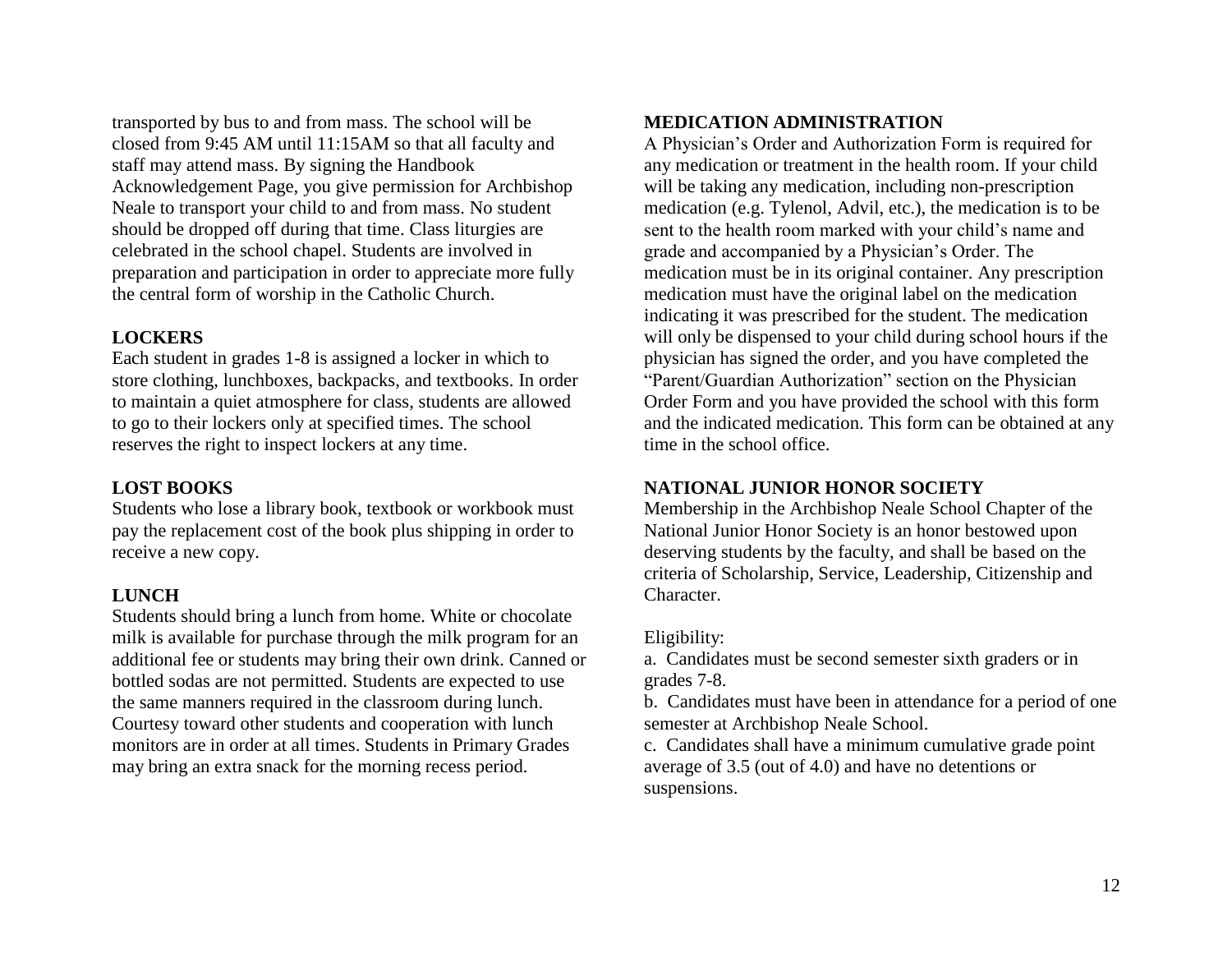d. Upon meeting the grade level, behavior, and GPA standard requirements, candidates shall then be considered based on their service, leadership, citizenship, and character.

### **NOTICE OF NON-DISCRIMINATORY POLICY**

The Archdiocese Admissions Non-Discrimination Policy can be found on the website of the Catholic Schools Office of the Archdiocese of Washington: [www.adwcatholicschools.org.](http://www.adwcatholicschools.org/)

### <span id="page-12-0"></span>**OUT-OF-UNIFORM GUIDELINES**

- Girls may wear dresses or skirts that are no more than 2 inches above the knee, blouses, khaki or dress slacks, crop/capri pants, or dress jeans. Low rise or jeans with rips or tears may not be worn.
- Leggings or jeggings must be covered by tops no more than 2 inches above the knee.
- If any student wishes to wear shorts, the ANS uniform shorts must be worn.
- Low cut dresses or shirts, tight fitting clothing or baggy pants or pants with rips or tears may not be worn.
- Halters, tank/spaghetti strap tops, tube tops, midriff tops, or pajama bottoms may not be worn.
- Hats, bandannas, and head scarves may not be worn.
- Shoulders must be covered and undergarments are not to be exposed.
- Articles of clothing with written sayings explicit or suggestive writing/pictures or any accessories that contradict the values of a Catholic school may not be worn. Wording on clothing is limited to logo/sports teams only.
- Flip-flops/shower-type shoes, bedroom slippers, backless shoes or any shoe of this type/style may not be worn.

The administration reserves the right to judge the appropriateness of attire. Parents will be called to provide appropriate clothing or students will be given a spare uniform to change into should they wear clothing deemed inappropriate.

# <span id="page-12-1"></span>**PARENT PARTICIPATION PROGRAM (PPP)**

Every family is required to accumulate 20 Parent Participation Program hours (10 hours for single-parent households) per year by the May deadline (May 6, 2022). Hours are awarded for service either through participation in activities listed in the handbook or through special activities with prior approval of the school administration. Families who fail to accumulate their hours will be assessed a Parent Participation Program fee of \$400 (\$200 for single-parent households). **Note: Hours may NOT be carried over from the prior school year or donated to other families after they have been worked.**

### <span id="page-12-2"></span>**PARENTS AS PARTNERS**

As partners in the educational process at Archbishop Neale School, we ask parents:

- To set rules, times, and limits so that your child:
	- <sup>o</sup> Gets to bed early on school nights
	- <sup>o</sup> Arrives at school on time and is picked up on time at the end of the day
	- <sup>o</sup> Is dressed according to the school dress code
	- <sup>o</sup> Completes assignments on time, and
	- <sup>o</sup> Has hot lunch or a nutritional bag lunch every day.
- To actively participate in school activities such as Parent-Teacher Conferences;
- To see that the student pays for any damage to school books or property due to carelessness or neglect on the part of the student;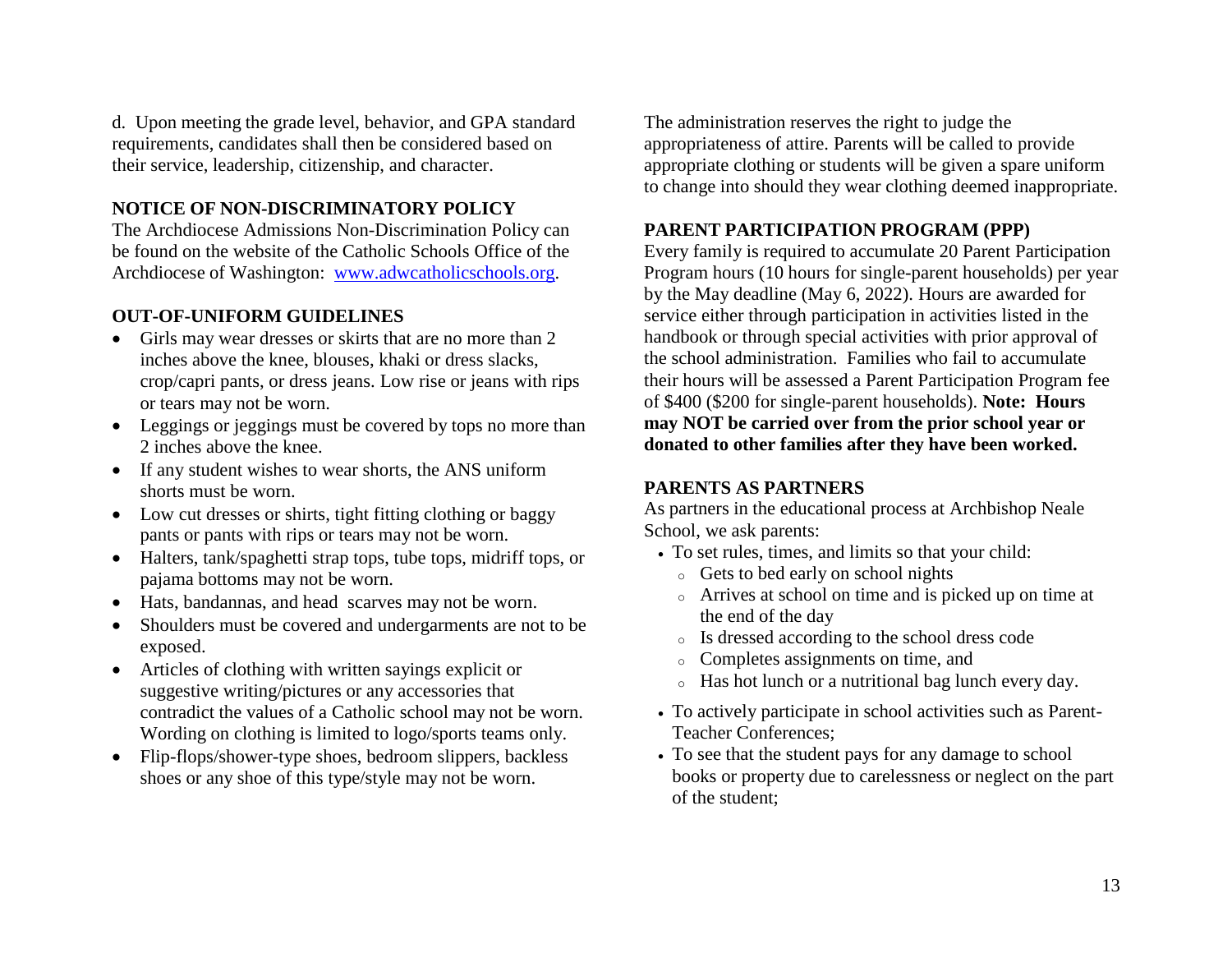- To notify the school with a written note when the student has been absent or tardy;
- To notify the school office of any changes of address or important phone numbers;
- To meet all financial obligations to the school;
- To inform the school of any special situation regarding the student's well-being, safety, and health;
- To complete and return to school any requested information promptly;
- To read school notes and newsletters and to show interest in the student's total education;
- To support the religious and educational goals of the school;
- To teach the Catholic faith by word and example including attending Mass if the family is Catholic;
- To support and cooperate with the discipline policy of the school;
- To treat teachers with respect and courtesy in discussing student problems or concerns.

# <span id="page-13-0"></span>**PARENT/GUARDIAN COOPERATION**

Parents/Guardians and students understand and acknowledge the Roman Catholic religious nature of Archbishop Neale School. Parents/Guardians and students agree not to publicly repudiate the teachings and traditions of the Roman Catholic Church, and will respect and support the unique identity that Archbishop Neale School derives from its Catholic faith. As the primary educators of their children, parents/guardians will not act in ways that contradict the Catholic nature of Archbishop Neale School. Parents/Guardians shall cooperate fully with the school and the students shall participate in all required school programming, including instruction in the Catholic faith and attendance at Mass. As the primary

educators of the students, parents/guardians agree to act in ways that promote the best interests of the church and school and will comply with the policies of the Archdiocese of Washington and Archbishop Neale School.

### <span id="page-13-1"></span>**PHONE MESSAGES**

Phone calls to the office for the purpose of delivering messages to students are limited to emergencies. Students are not allowed to use the school phone unless absolutely necessary. We cannot guarantee that last minute non-emergency communications will be delivered. The use of time-sensitive fax or email messages for students is discouraged, especially without a follow-up phone call alerting us of the message.

### <span id="page-13-2"></span>**PICTURES**

Individual pictures of students are taken in the fall and class pictures are taken in the winter. Notice will be given prior to the date with specific details.

### <span id="page-13-3"></span>**PRE-KINDERGARTEN**

Archbishop Neale School provides a full-day session of Pre-Kindergarten which provides an opportunity for children to learn through a wide range of experiences as individuals and as part of a group. Each child is invited to come, to participate, to discover, and to learn.

### <span id="page-13-4"></span>**PROMOTION AND RETENTION**

A student will be promoted or retained on the recommendation of the teachers and the Principal pursuant to their evaluation of the student's cognitive ability, performance and maturity. Teachers will inform parents of the possibility of retention as soon as it is indicated. In our concern for the development of the whole child, we will make every effort to educate the child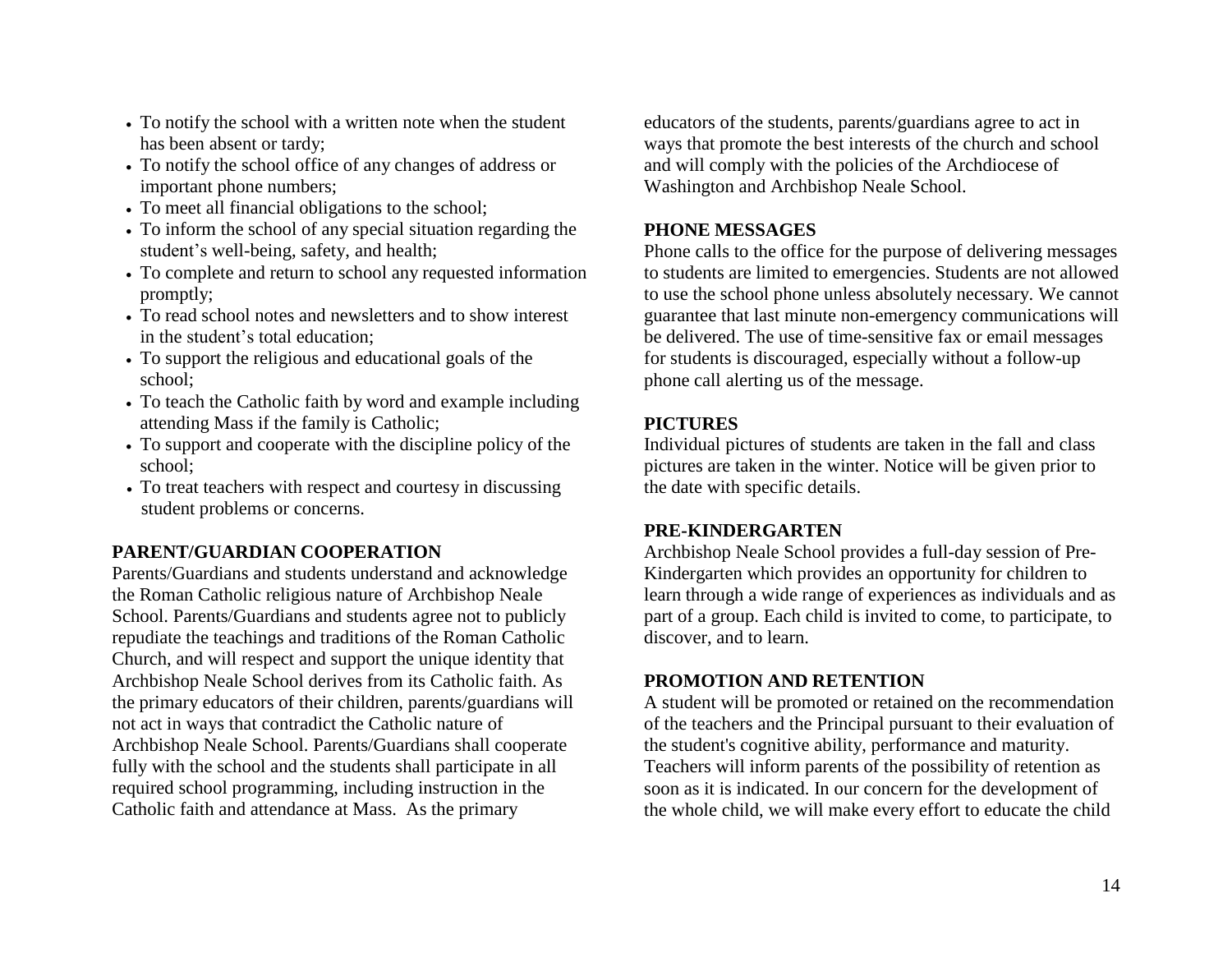at the level most appropriate. In that case the policy and practice of promotion and retention will be seriously evaluated and consistently maintained. Social promotions are not consistent with our philosophy or educational practices. Eighth grade students who do not meet qualifications for graduation will be presented with a Certificate of Attendance at the graduation ceremony. Students will not be permitted to repeat eighth grade at ANS. It will be at the discretion of the Administration as to whether or not a student will be allowed to repeat a grade at ANS the following year.

#### <span id="page-14-0"></span>**REGISTRATION PROCEDURES**

Those who request admission to Archbishop Neale School must complete the necessary application using the TADS online system. There is a link under the "Admissions" tab on the school website. Baptismal Certificates for Catholics, Birth Certificates for Non-Catholics and Immunization Records must be presented. Test scores and report cards must be reviewed for transfer students. Parish registration and church attendance and support will be verified by the respective pastors in the Archdiocese of Washington for Catholic families to determine eligibility for the Catholic Tuition Rate.

### <span id="page-14-1"></span>**RELIGIOUS FORMATION**

As a Catholic school, the teaching of Catholic Doctrine receives special emphasis in our program. Students engage in daily prayer, have occasional opportunities for the Sacrament of Penance and participate in Liturgy and other religious experiences. Personal, family, local and global concerns and needs are addressed from a Christian perspective. Students are encouraged to respond to one another with love and a sense of justice, since the knowledge of Religion encompasses more than class time and required assignments. The daily living of

our Faith includes the practice of all that we believe. Regular church attendance, prayer, attitudes of respect, and proper moral values must be nurtured in family life. If this is done, then class instruction becomes meaningful for our students. Parents are urged to consider this matter carefully when reflecting on their priority for Catholic education.

### <span id="page-14-2"></span>**REPORT CARDS**

Report cards are issued quarterly in Grades 1-8. Pre-K and Kindergarten students receive report cards in January and June. In Grades 4-8 students are eligible for the Principal's List if they have an average of 4.0. They are eligible for First Honors if they have an average of 3.5 and they are eligible for Second Honors if they have an average of 3.0. All Honor Students must have S or better in minor subjects and no D's or F's in any major subject. The Grading System is as follows:

| <b>Report Card Grades</b> | <b>Report Card Grades 4-8</b>  |
|---------------------------|--------------------------------|
| <b>PK4-3</b>              | <b>Explanation of Symbols:</b> |
| <b>Standards Scale</b>    | <b>Academics Specials</b>      |
| $EE - Exceeds$            | A 93-100 E Excellent           |
| Expectations              | <b>B</b> 85-92 G Good          |
| $ME$ – Meets Expectations | C 77-84 S Satisfactory         |
| $AE - Approaching$        | D 70-76 I Improvement          |
| Expectations              | Needed                         |
| $NE - Not$ Approaching    | F Below 70 U Unsatisfactory    |
| Expectations              | *** Principal's List           |
|                           | ** First Honors                |
|                           | *Second Honors                 |

### <span id="page-14-3"></span>**SAFETY**

The safety procedures and guidelines outlined by the Archdiocese of Washington are implemented at Archbishop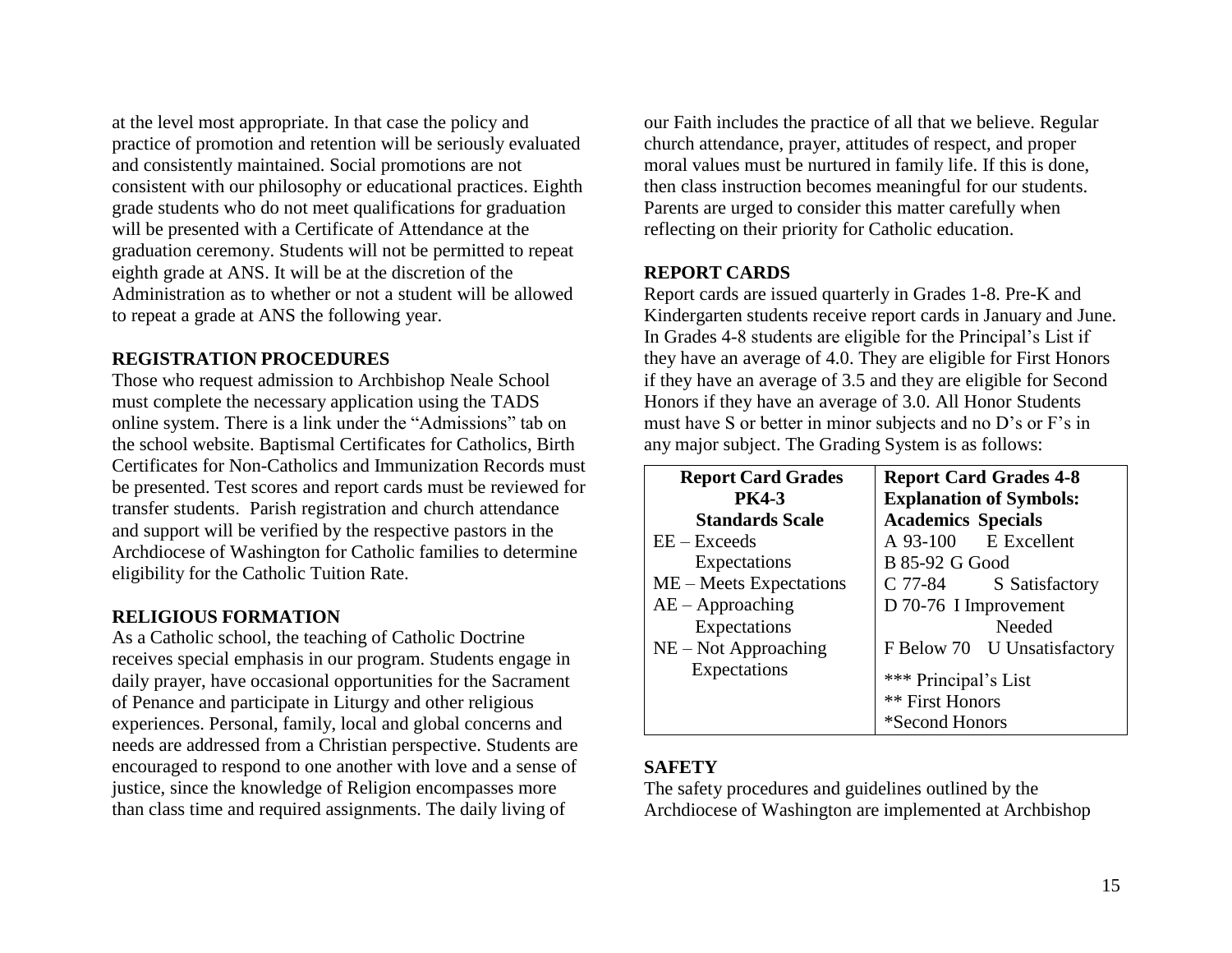Neale School and include the Protecting God's Children Policy and the Emergency Preparedness Guide. As part of our Emergency Crisis Plan, all safety measures are of highest priority to ensure that each child is safe and secure in his learning environment. Regular safety, fire, and bus evacuation drills are held during the year. All doors into the school remain locked for the safety of the students and staff.

#### <span id="page-15-0"></span>**SCHOOL BOARD**

As a consolidated school, Archbishop Neale School has a School Board, comprised of priests and representatives from the various parishes, as well as an Out-of-Consolidation and a Non-Catholic member. The parish representatives are appointed by the Pastors. The Out-of-Consolidation and Non-Catholic members are chosen by the Administrative Team. The Principal and a faculty representative are also members. The Board assists in various dimensions of the school's operation and formulates general policy when appropriate and/or necessary. Committees actively provide feedback or input to enhance the work of the Board.

#### <span id="page-15-1"></span>**SCHOOL HOURS**

| Full Day:        | 7:35 a.m. $-2:00$ p.m.  |
|------------------|-------------------------|
| Early Dismissal: | $12:00$ Noon            |
| Aftercare:       | $2:00 - 5:00/6:00$ p.m. |

<span id="page-15-2"></span>Students are not permitted to return to the instructional areas of the building after dismissal unless accompanied by a teacher or staff person. Students who choose to return to the instructional areas of the building without a teacher or staff person face disciplinary consequences. Parents may be admitted to the building to accompany their child to a classroom or locker via the main office after school hours.

### **STUDENT RECORDS**

Archbishop Neale School adheres to the Buckley Amendment (Family Education Rights and Privacy) regarding access to student records. Records of students transferring to other schools will only be sent through the US Mail or delivered by school personnel. To cover the processing and postage, a \$10 per child records transfer fee will be charged. No records will be given to parents to transport to the new school. Parents requesting records or recommendations must make a five school-day request to the School Office. All forms should be submitted to the School Office for distribution. Completed forms will be sent via the U.S. Mail. No records will be sent to transferring schools of students whose financial commitment is in arrears.

#### <span id="page-15-3"></span>**SUPPLIES**

Students in Grades PreK-3 are provided with necessary supplies appropriate for the grade and parents receive a bill. All students must provide their own art supplies.

#### <span id="page-15-4"></span>**TARDINESS**

The school doors are opened for students at 7:00 a.m. Students arriving at that time will go to the Cafeteria until they are escorted by their teachers to their classrooms at 7:25 a.m. Students arriving in their homeroom after the first bell (7:35 a.m.) will be considered tardy. The adult who brings them to school must sign them in at the Office before they report to class. Continual tardiness is a concern and will be questioned.

#### **TECHNOLOGY AND INTERNET USAGE**

Archdiocesan parents, educators, and administrators work together every day to ensure the safety and security of all God's children. With our schools' ever-growing and abundant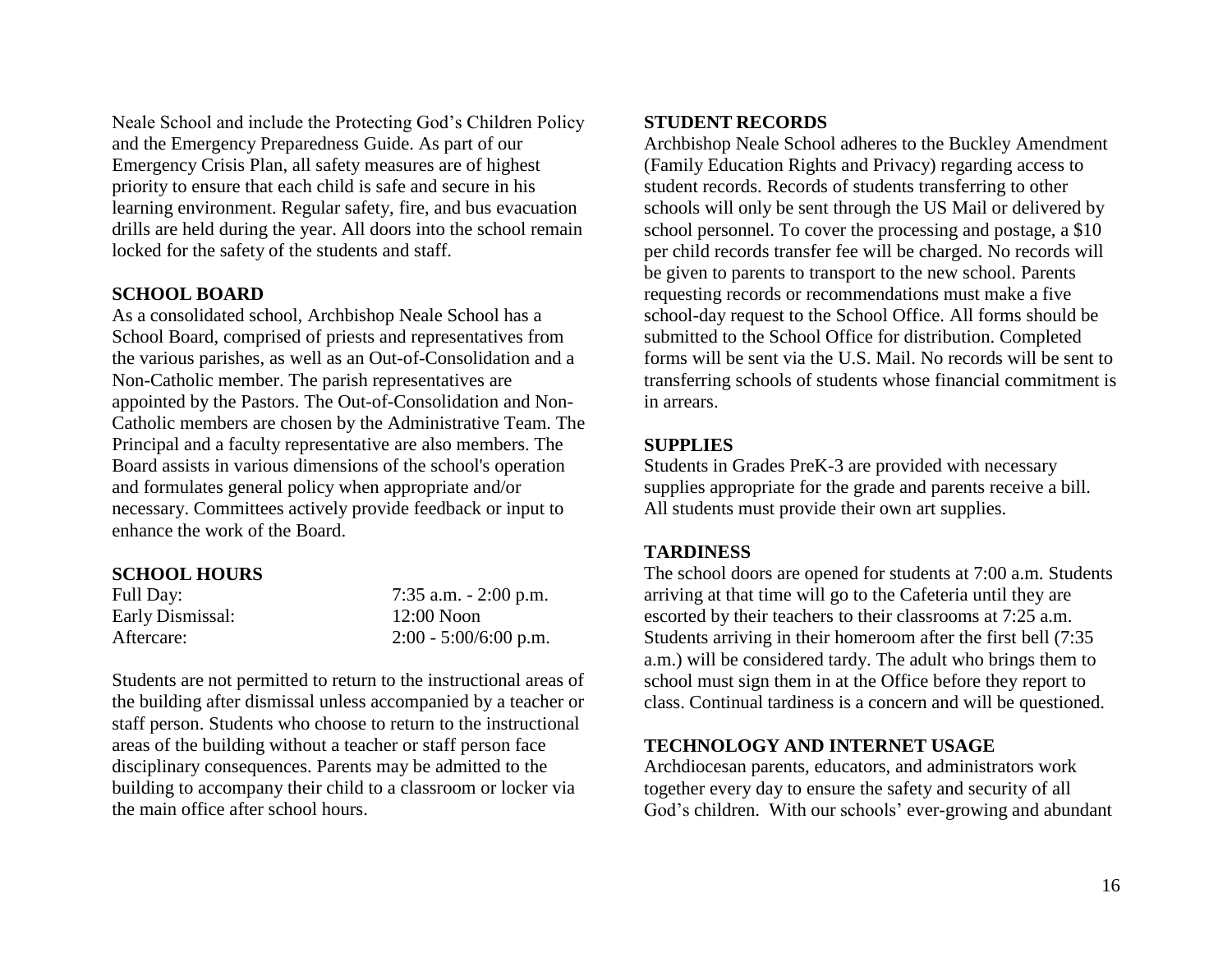technology resources, it is more important than ever that we communicate clear expectations of our students. Our schools provide students with an opportunity to access computers and computer networks, including the Internet. Our goal in providing this service is to promote educational excellence in our schools. Access to this technology is a privilege, not a right. Parent(s)/Guardian(s) shall support both school and ADW-wide policies and procedures as they relate to the use of technology and our Catholic identity. By signing the agreement in TADS, the parent(s) acknowledge(s) that he or she has read the expectations and reviewed them with the student(s). Both parent(s) and student(s) understand and agree to abide by those terms. Violations of this agreement are subject to disciplinary action by the appropriate administrators.

### <span id="page-16-0"></span>**TESTING**

Scantron tests are administered to students in Grades 2-8 three times a year. Parents are given a report of the student's test results as soon as they are available. Our curriculum provides for ongoing testing as a means of evaluation. Subject area tests are given periodically upon completion of unit or level material. The students in Grades 3-8 take the Faith Knowledge Assessment annually. Archbishop Neale School students consistently perform above the national average on standardized tests. Students registering for a Catholic High School are administered the High School Placement Test in conjunction with the Archdiocese of Washington.

#### <span id="page-16-1"></span>**TEXTBOOKS**

Current textbooks and workbooks that are aligned with the Standards of the Archdiocese of Washington are provided. Each student is responsible for the good condition of his/her books. Damaged or lost books will require payment to the

school. Book bags and pencil cases are required for all students. Book bags/backpacks with wheels are not permitted. They do not fit in the lockers. Hard cover textbooks must be covered at all times. Cooperation with these procedures is required.

### <span id="page-16-2"></span>**THREATS**

In the event of any actual or perceived threat of violence or other inappropriate/illegal behavior, Archbishop Neale School reserves its right to take any and all actions it deems necessary for the health and safety of its school community, including the individual(s) making the threat. These actions may include contacting law enforcement offices, mental health professionals and/or any other outside experts as the school official(s) deems necessary. A student who makes a threat of violence may be required to remain off school property until a mental health professional certifies that the student is not a danger to him/herself or others, or may be subject to disciplinary action, including expulsion.

### <span id="page-16-3"></span>**TRANSFER/WITHDRAWAL**

Families withdrawing students from the school should notify the Principal as soon as possible. Records will be forwarded to the new school upon request. A \$10 per child fee is charged for the transfer of records with the exception of graduates. Parents must sign a release form in order to have these records forwarded. No records will be sent to transferring schools of students whose financial commitment is in arrears.

### <span id="page-16-4"></span>**TRANSPORTATION**

### **Parking**

Parking is not permitted in front of the school before 7:40 a.m. or after 1:40 p.m., as this area is reserved for loading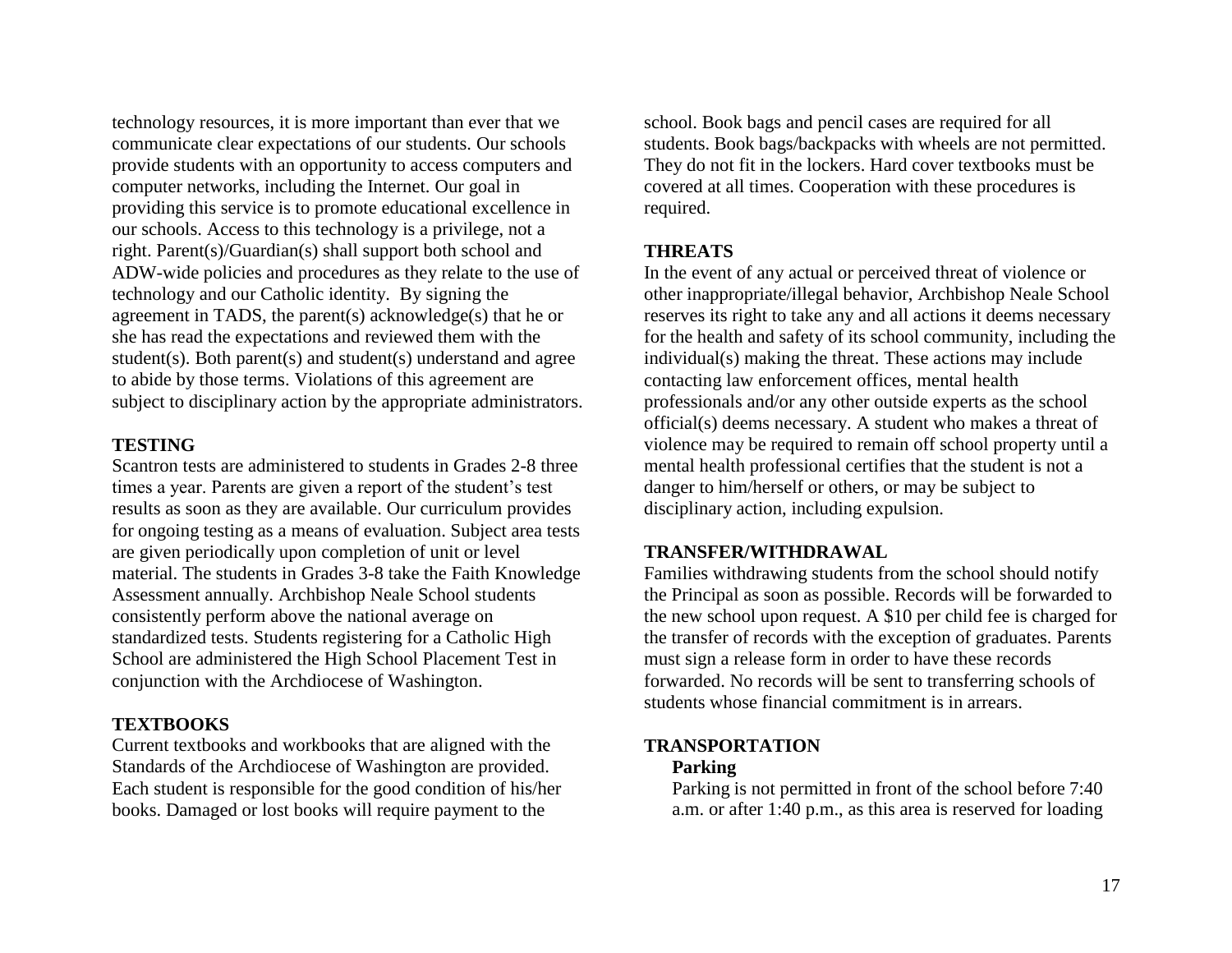and unloading of school buses. Parking is available in marked spaces on the school grounds for those visiting the school at any time during the day.

#### **Early Pick Up**

Because it is so disruptive to the learning environment and other school operations, we ask that you please try to avoid picking your child up early from school as classes are still in session until 1:45 PM. If this cannot be avoided, a note must be sent to the homeroom teacher with the expected time of pick up. Students without a note will be dismissed at regular time and parents must pick them up at carpool.

#### **School Bus**

Those students who reside within the designated geographic boundaries for Archbishop Neale School receive bus transportation provided by Charles County. Students must ride the appointed bus and may not deviate from this practice without a written notice from the parent, signed by the Principal or Vice Principal. Such permission can only be granted on a limited basis as space warrants.

Students can only be transported to and from their residence. If a student will be riding the bus to or from a sitter's house, it is mandatory that parents request this permission from the Director of Transportation Services, Charles County Board of Education, La Plata, Maryland 20646. Unless permission has been granted in writing by the Board of Education, we will not be able to allow students to ride the bus to a sitter's house. Students must ride the same bus in the afternoon that they ride in the morning.

#### **Carpool**

For morning drop-off, cars must pull to the rear of the school. Students may not be dropped off at the front entrance of the school before 7:40 as this area is designated for buses only from 7:00-7:40 a.m., as mandated by the Charles County Board of Education Transportation Department. Buses are not to be blocked at any time. Parents arriving after the 7:35 bell are required to park and escort their child(ren) into the building and sign them in at the main office.

In the afternoon, students who travel by car will be dismissed from the back playground. Drivers are to park their cars in the rear of the school following the direction of the carpool supervisory staff and proceed to the area where the students are assembled to meet their parents. Parents are to walk their child(ren) to their car when the staff has indicated that it is safe to do so. Cars will be released from the playground area after all drivers and passengers are in their cars. Parents arriving after the completion of afternoon carpool are to pick up their child(ren) in the main lobby. Parents must come to the main office to sign out their child(ren).

#### **Inclement Weather Dismissal**

If there is inclement weather at dismissal time or if the grounds are unsafe for walking due to snow or ice, students will be dismissed to the gym. Parents will follow the usual procedures for parking on the back playground and will enter the gym through the designated entrance door to meet their child(ren). They will exit through the designated exit door and escort their child(ren) to the car. Cars will be released from the playground area after all drivers and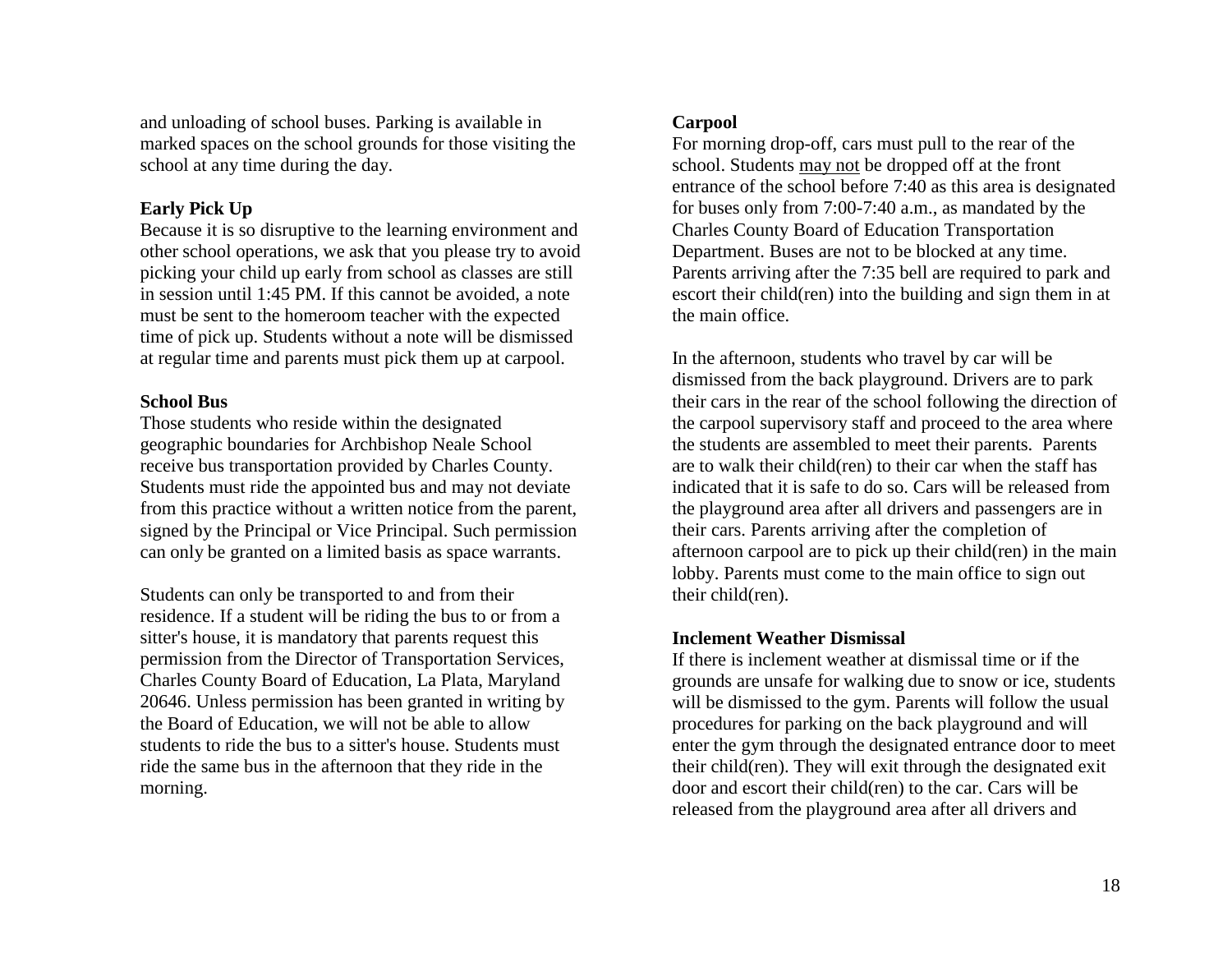passengers are in their cars. Parents arriving after the completion of afternoon carpool are to pick up their child(ren) in the main lobby.

#### <span id="page-18-0"></span>**TUITION AND FEES**

Tuition agreements are emailed to families through TADS and tuition payments are set up and paid through TADS. No family will receive an agreement until their student(s) are officially enrolled for the next school year. **Families more than one month delinquent in tuition payment will be notified and risk having your child(ren) not be able to return to school until all financial obligations are current.**

### <span id="page-18-1"></span>**UNIFORMS**

Students must be in compliance with the designated uniform guidelines. Refer to the Uniform Guidelines on pages 20-22 for specific uniform details regarding the regular school and gym uniforms. Uniform guidelines must be followed at all times. Disciplinary measures will be taken when a student does not wear the proper uniform. Parent notes requesting deviation from these rules will not be accepted except in emergency situations. Pre-Kindergarten and Kindergarten students are to wear the gym uniform every day per the season.

### <span id="page-18-2"></span>**VISITORS**

<span id="page-18-3"></span>Anyone coming into the school must report to the Office. Parents and visitors may not go to the classrooms while school is in session. For the safety of the students, you must receive permission from the Office to enter areas beyond the school lobby. Visitors are asked to wear badges while they are in school

### **VOLUNTEERS**

Volunteers should use Track It Forward to sign up for activities and all hours worked must be logged in the Track It Forward system. All volunteers must sign in at the office upon arrival and obtain a visitor badge. All volunteers are expected to dress appropriately, and clothing should be modest and neat. Siblings are not allowed to accompany parent volunteers for meetings, lunch duty, recess duty, classroom assistance, library activities, or decorating hallways and bulletin boards.

### <span id="page-18-4"></span>**WAITING LIST POLICY**

- 1. Catholics within the consolidation with children presently enrolled.
- 2. Catholics within the consolidation.
- 3. Catholics out of the consolidation with children presently enrolled.
- 4. Non-Catholics with children presently enrolled.
- 5. Catholics out of the consolidation not presently enrolled.
- 6. Non-Catholics not presently enrolled.

### **\*\*Right to Amend**

**Archbishop Neale School reserves the right to amend this Handbook. Notice of amendments will be sent to parents via Home/School Folder or through e-mail communication.**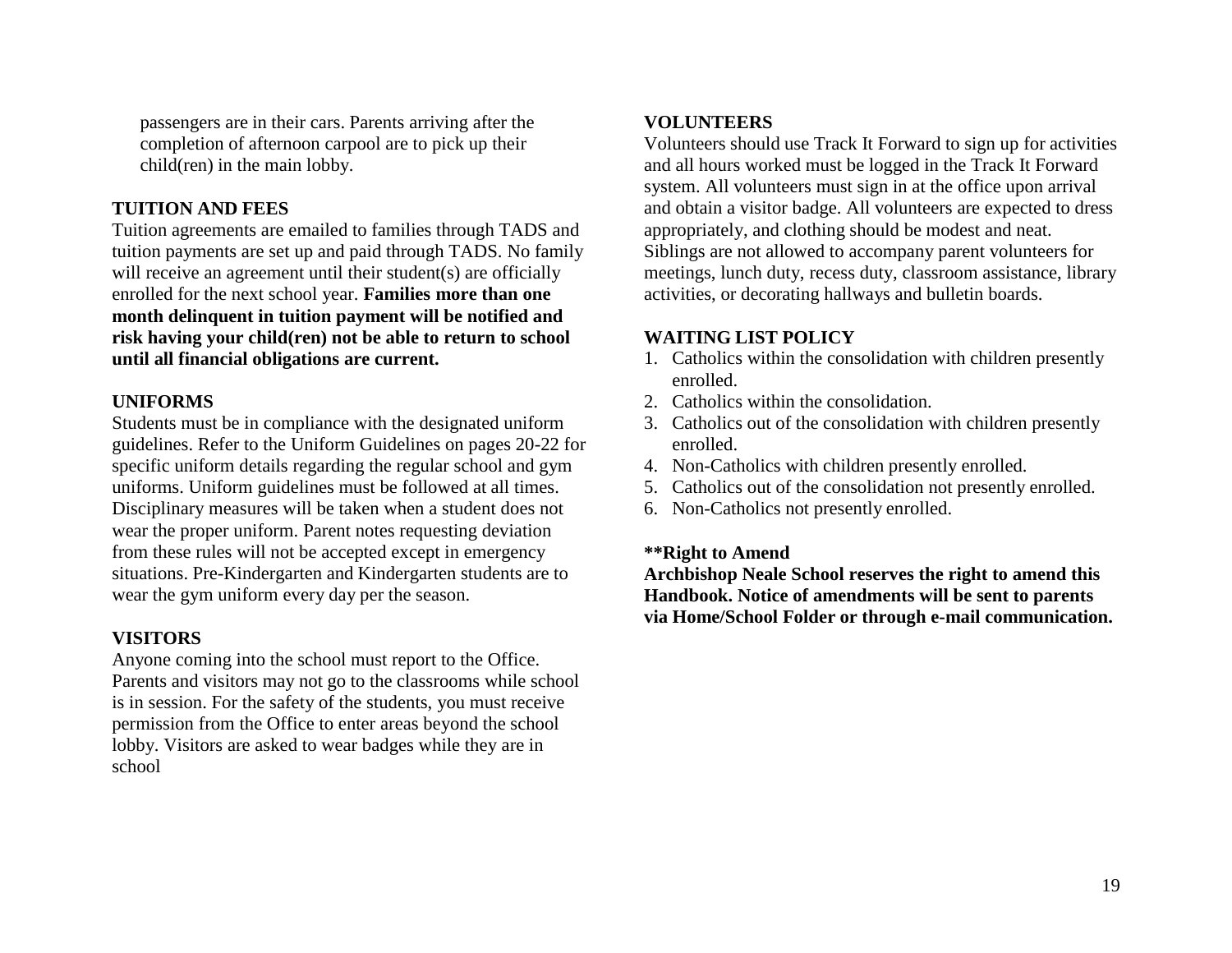### <span id="page-19-0"></span>**UNIFORM GUIDELINES Boys Summer – Gr.1- 5**

Shirt: Short sleeve green ANS monogrammed polo. Must be tucked in.

Belt: Tan, brown or black belt with appropriate buckle. Shorts: Uniform khaki/chino shorts with belt. No denim, jean style,or cargo shorts – **no higher than 2 inches above the knee.**

### **Girls Summer – Gr. 1-5**

Shirt: Short sleeve green ANS monogrammed polo. Must be tucked in.

### **Skirt: Uniform khaki skort with wrap panels - no higher than 2 inches above theknee.**

#### **PreK & Kindergarten - Summer**

PreK and Kindergarten students will wear the summer gym uniform every day.

### **Gym Uniform – Summer – PK – Gr. 5**

Forest green ANS monogrammed t-shirt.

ANS monogrammed navy gym shorts - no higher than 2 inches above the knee.

Optional forest green ANS monogrammed crew sweatshirt. Summer uniform socks and shoes.

### **Shoes & Socks – PK – Gr. 5**

Socks: White crew socks or sport socks. Shoes: **ALL WHITE W/WHITE SHOELACES OR ALL BLACK W/BLACK SHOELACES. SHOES MAY NOT HAVE COLORFUL LOGOS OR DECORATIONS.**

# **Boys Winter – Gr. 1-5**

Shirt: Long or short sleeve green ANS monogrammed polo. Must be tucked in.

Belt: Tan, brown, or black belt with appropriate buckle Slacks: Uniform khaki/chino pants with belt. No denim, jean style, cargo pants, or joggers.

Sweater/Sweatshirt: Navy blue ANS monogrammed V-neck or crew neck sweater. Navy blue ANS monogrammed crewneck sweatshirt.

Socks: Green or tan crew socks that cover the ankle at all times.

### **Girls Winter – Gr. 1-5**

Shirt: Long or short sleeve green ANS monogrammed polo. Must be tucked in.

### **Jumper: Plaid jumper (option of two styles) – no higher than 2inches above the knee.**

Slacks: Uniform khaki/chino pants with belt. No denim, jean style, cargo pants or joggers.

Sweater/Sweatshirt: Navy blue ANS monogrammed V-neck or crew neck sweater. Navy blue ANS monogrammed cardigan sweater. Navy blue ANS monogrammed crewneck sweatshirt.

Socks: Green knee-high socks or green tights must be worn with the skirt. Green or tan crew socks that cover the ankle at all times must be worn with slacks.

### **Shoes – Gr. 1-5**

**Leather or leather-like tan, brown, or black oxfords with laces, loafers, or docksiders. No slipper-type shoes, ballerina shoes, platform shoes, or shoes with a heel or boots.**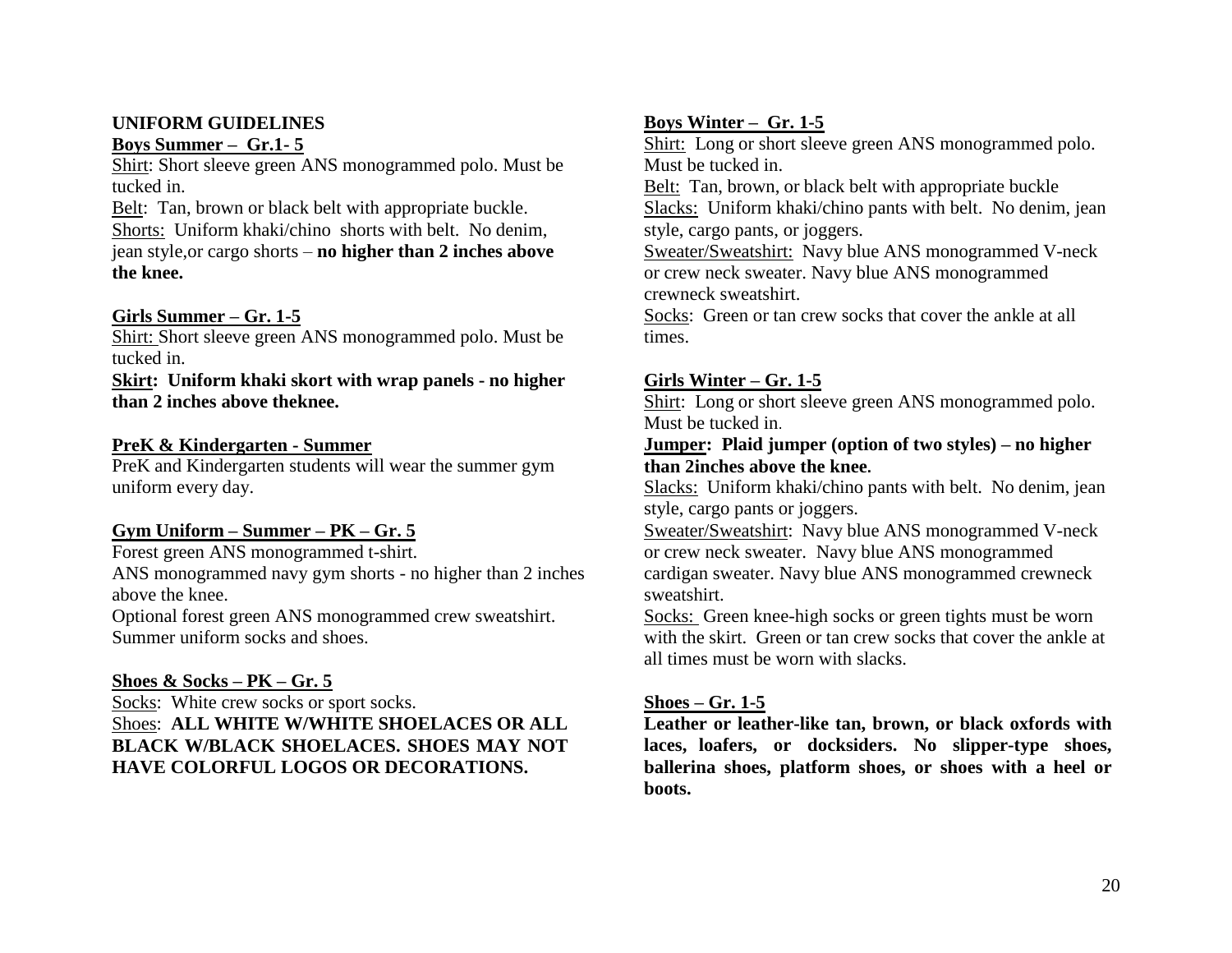### **PreK & Kindergarten - Winter**

PreK and Kindergarten students will wear the winter gym uniform every day.

### **Gym Uniform – Winter – PK – Gr. 5**

Forest green ANS monogrammed t-shirt. ANS monogrammed navy gym sweatpants. Optional forest green ANS monogrammed crew sweatshirt. Socks: White crew socks or sport socks. Shoes: **ALL WHITE W/WHITE SHOELACES OR ALL BLACK W/BLACK SHOELACES. SHOES MAY NOT HAVE COLORFUL LOGOS OR DECORATIONS.**

### **Boys Summer – Gr. 6-8**

Shirt: Short sleeve green ANS monogrammed polo. Must be tucked in.

Belt: Tan, brown, or black belt with appropriate buckle. Shorts: Uniform khaki shorts with belt. No denim, jean style, or cargo shorts – **no higher than 2 inches above the knee.**

### **Girls Summer – Gr. 6-8**

Shirt: Short sleeve green ANS monogrammed polo. Must be tucked in.

**Skirt: Uniform Khaki skort with wrap panels or shorts – no higher than 2 inches above the knee.**

Belt: Tan, brown, or black belt with appropriate buckle

### **Gym Uniform – Summer – Gr. 6-8**

Forest green ANS monogrammed t-shirt. ANS monogrammed navy gym shorts - no higher than 2 inches above the knee.

Optional forest green ANS monogrammed crew sweatshirt.

# **Shoes & Socks - Summer – Gr. 6-8**

Socks: White crew socks or sport socks. Shoes: **ALL WHITE W/WHITE SHOELACES OR ALL BLACK W/BLACK SHOELACES. SHOES MAY NOT HAVE COLORFUL LOGOS OR DECORATIONS.**

### **Boys Winter – Gr. 6-8**

Shirt: Long or short sleeve green ANS monogrammed polo. Must be tucked in.

Belt: Tan, brown, or black belt with appropriate buckle. Slacks: Uniform khaki/chino pants with belt. No denim, jean style, cargo pants or joggers.

Sweater/Sweatshirt: Navy blue ANS monogrammed V-neck or crew neck sweater. Navy blue ANS monogrammed crewneck sweatshirt.

Socks: Green or tan crew socks that cover the ankle at all times.

# **Girls Winter – Gr. 6-8**

Shirt: Long or short sleeve green ANS monogrammed polo. Must be tucked in.

### **Skirt: Regulation Uniform plaid skirt - no higher than 2 inchesabove the knee.**

Slacks: Uniform khaki/chino pants with belt. No denim, jean style, cargo pants or joggers.

Sweater/Sweatshirt: Navy blue ANS monogrammed V-neck sweater. Navy blue ANS monogrammed cardigan sweater. Navy blue ANS monogrammed crewneck sweatshirt.

Socks: Green knee-high socks or green tights must be worn with the skirt. Green or tan crew socks that cover the ankle at all times must be worn with slacks.